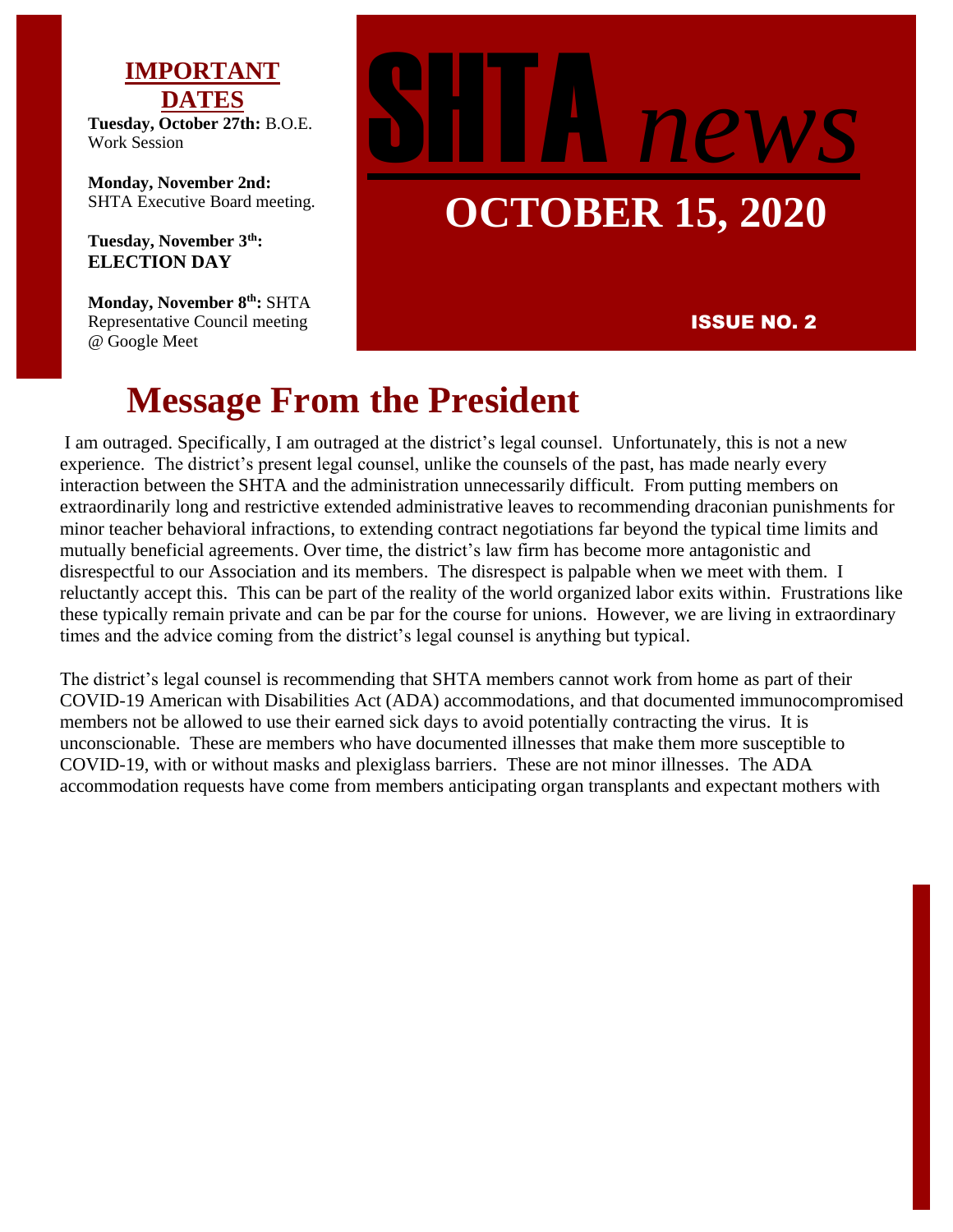compromised immune systems, among other conditions recognized by the federal government as eligible for ADA accommodations. The district, under the advisement of their legal counsel, is only giving immunocompromised members two decisions; either work in the school building with plexiglass and masks and risk contracting COVID-19, or take *unpaid leave* from home. Besides being shortsighted during a state and national substitute shortage, it is an inhumane policy decision and far from characteristic of the caring Shaker we have grown to know and love. Personally, I find the policy to be cold, calculated, and immoral.

We disagree with the district's position that, without a virtual academy, there are no opportunities for work-at home accommodations. Our position is that it is far more cost effective to allow adult supervisors to guide a room of students through virtual learning planned and delivered by immunocompromised classroom teachers who can instruct from home utilizing Google Classroom, their web cameras, and Chromebooks. It's much less expensive than finding certified teachers/substitutes to fill the positions vacated by teachers who cannot return. This was a position that the district previously indicated that it held in common with the SHTA, only recently to abruptly change course. Even though we were alarmed and disappointed by this last minute decision, this is a position that the SHTA and administration can disagree upon and collectively bargain through the contractually sanctioned channels of grievance and arbitration.

However, once the district's legal counsel recommends that teachers not be able to use the days that they have rightfully earned to protect and maintain their health, let alone the health of their loved ones (FMLA has been denied as well), we are in for a fight. And it's not one that should be left in the dark. We fund the hiring of substitutes through our negotiated sick days. When we need a substitute, it comes out of the daily rate we can be reimbursed for at the end of our career. We should be allowed to use these resources when need be. And when documented medical conditions, including doctor's recommendations that members remain at home, are not honored we have collectively failed the SHTA members of today and those who will enter our profession in Shaker Heights tomorrow. The stakes are simply too high to remain silent. In fact, silence at this point is complicity. The stakes are literally life and death for our members. We have no choice but to speak up.

My hope is that Dr. Glasner and the Board of Education will reflect on this legal advice and its real-life consequences for our members and realize how unethical this policy is. Without this change in direction and this denial of the claim to the rights we as SHTA members have earned, we will have to take further legal action on the part of our members. This may include a class action grievance, as well as the *first time* we have recommended U.S. Equal Employment Opportunity Commission (EEOC) complaints be filed against the district in the history of our Association. These are remedies that we do not want to pursue, but we will. Let's hope it does not get to this point.

Otherwise, it's been an extraordinarily busy month. I attended all the voluntary SHTA building meetings with our Executive Board, PreK-12. I shared all questions with building administrators and district administration. We anticipate answers to be shared with buildings not later than October 14<sup>th</sup>. I spoke with Superintendent Dr. David Glasner, sometimes multiple times, each week. I communicated with our lawyer Susannah Muskovitz concerning legal and medical concerns. I spoke with HR Director Barb Maceyak about medical issues. I worked with Personal Rights and Responsibilities Chair Mike Sears on a leave issue. I communicated with Special Education Chairperson Tito Vazquez on Special Education issues. I worked with High School Head Representative James Schmidt on a contract issue and grievance. I consulted with Woodbury Head Representative Angela Goodrum on an air quality concern. I worked with Boulevard Head Representative Angela Anderson on an unresolved building issue. I updated the SHTA Facebook Page and Cuyahoga County Educators Summit Facebook Pages. I communicated with members concerning ADA applications and sick days. I met with the other district bargaining unit presidents. I worked on a class action grievance on the lack of notification concerning the COVID-19 diagnosis among Champions employees at Woodbury with PR&R/Grievance Chair Mike Sears. I asked Policy Chairperson Tim Kalan and Publicity Chairperson Bob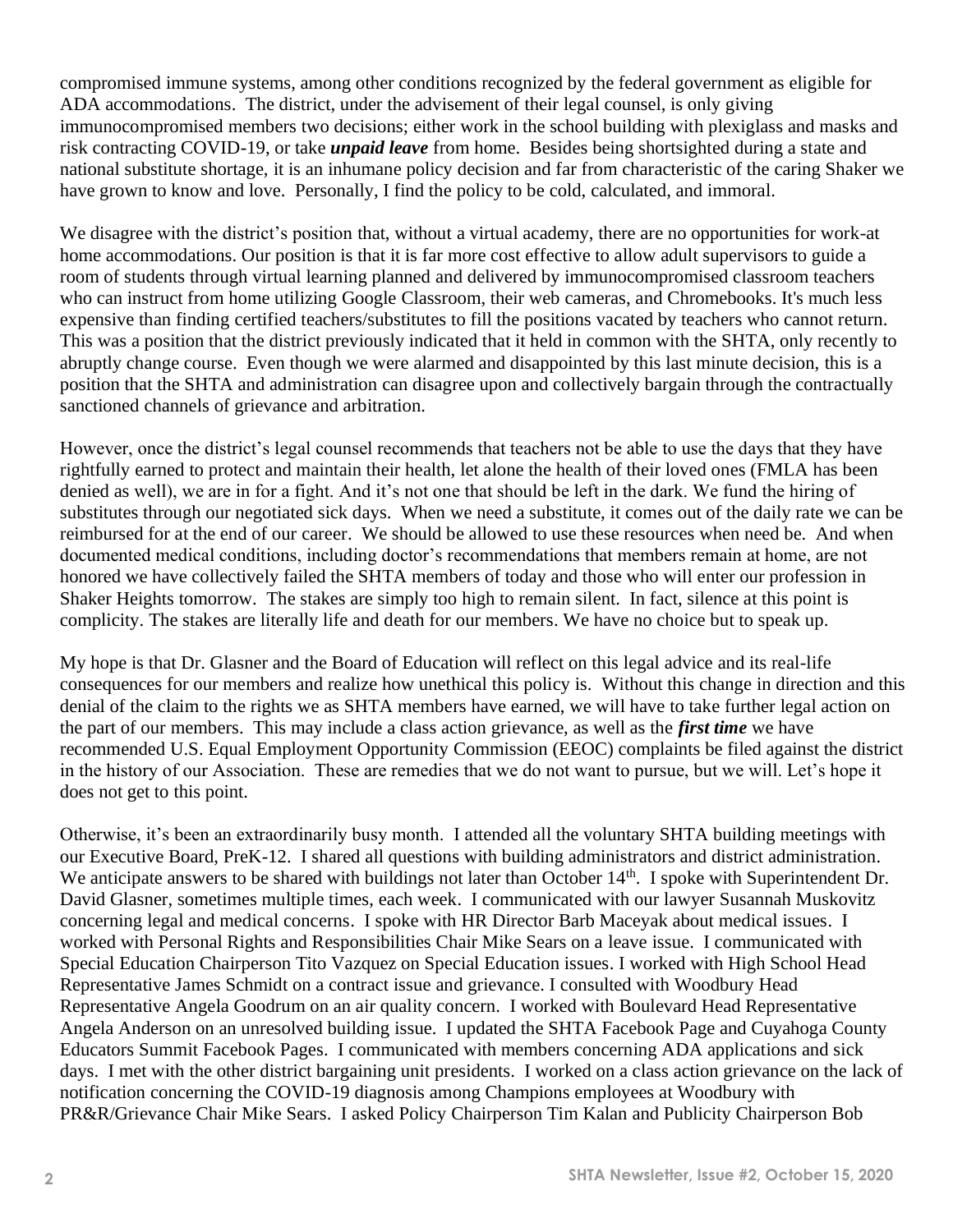Bognar to spearhead meeting with single subject teachers to clarify their safety needs in reopening. I communicated with a member about their COVID-19 diagnosis at Woodbury. I communicated with Assistant Superintendent Dr. Marla Robinson and Director of Student Services Elizabeth Kimmel concerning the COVID-19 diagnosis. I discussed the COVID-19 diagnosis at Woodbury with Dr. Glasner. I met with Superintendent Dr. David Glasner, Chief Academic Officer Dr. Marla Robinson, Chief Operating Officer Jeff Grosse, HR Director Barb Maceyak and other bargaining unit presidents to discuss health and safety issues in reopening. I will also go on a walk-through of our eight buildings with Jeff Grosse and Dr. Robinson, along with Mike Sears and Lisa Hardiman, to observe safety protocols in the buildings. I received the good news that Matt Zucca is returning to work from his medical leave but will remain on leave for the SHTA. Matt will, however, continue to work on SHTA Grant Applications and disbursements. Application should be coming out at the end of this week. Lisa Hardiman, thankfully, will continue to serve as interim Vice President

Working with The Shaker Heights Teachers' Association as President, even during this extremely difficult time, is among the most important elements of my life. I am honored and grateful for the support that I have received by The Executive Board and the support I have seen them give to our fellow members. I am also in awe of the humane and generous efforts of our Representatives, as well as the members of our Association. These are the people who are going to get us through this uncertain time, and I am strengthened by their persistence and faith in our union. If I can be of assistance, please don't hesitate to reach out to me at [morris\\_j@shaker.org](mailto:morris_j@shaker.org) or #6720.

*Respectfully submitted, John Morris*

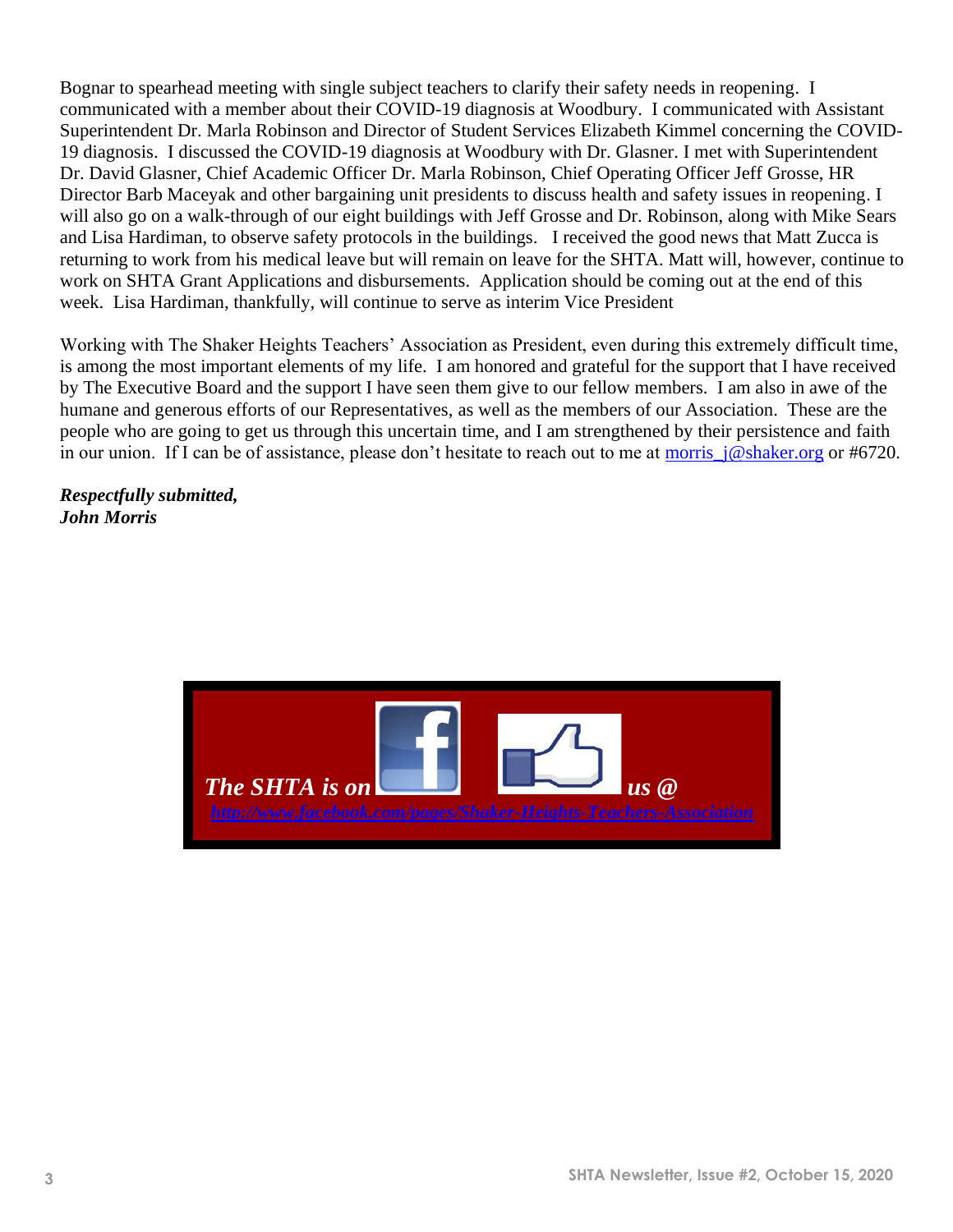# **Reports from the Executive Board**

# **VICE PRESIDENT'S REPORT**

Fall has fallen! Along with cooler temperatures and vibrant colors, comes the SHTA Fellowship Grant. The Fellowship Grants are designed to promote professional development and can be used to pay for workshops, for payment of dues to professional organizations (except the SHTA), for journals, or professional materials. The winners are chosen in a random drawing. Forms will be shared with all members via email from Matt Zucca. Multiple entries will be disqualified and only members of the SHTA and the SHTA-ST are eligible to participate. Recipients will be awarded \$100 each. Winners will be notified by district e-mail and their names published in the November newsletter.

I, along with others on the SHTA Executive Board, have been meeting with all eight of the schools' Association membership. We have been listening and gathering important information, questions, and concerns about reopening our school buildings during this world-wide pandemic. There are many teachers who are really scared to return to school and we have been working to communicate these concerns to administrators.

I also attended two pre-negotiations meetings along with other members of the contract negotiation team.

With Dr. John Morris and Michael Sears, I participated in tours of all school buildings, which were led by building principals.

The health and safety of our members is our number one priority. Do not hesitate to reach out to me or other members of the executive board or building representatives with any questions or concerns.

#### *Respectfully submitted, Lisa Hardiman*

# **TREASURER'S REPORT**

At the September 22nd Board of Education meeting David Glasner, our Superintendent, said, *"We are currently in Level 2, or Orange. Earlier in the summer we were at a Level 3, or Red. In a Level 2, the reopening framework suggests that school districts consider ways to possibly expand in-person learning. We have been consistent about this as a district since the summer, when we aligned our own internal decision-making framework to the State Health Advisory Levels. And we said, I believe, as far back as July if not sooner that, if*  we return to a Level Orange or if we're placed in a Level Orange, that we as a School District will consider *ways to possibly expand in-person learning. So, I just want to point out that this decision is consistent both with the reopening framework as well as the guidance that we shared over the summer. The Cuyahoga County Board of Health Reopening Framework provides four different scenarios. You'll see in Scenario Three and Scenario Four: Scenario Four is if we're in Purple - that would mean that we were all online; Scenario Three, if we return to a Level Three or Red, they recommend that the majority of students remain online except for students who may have special needs. We currently fall in Scenario Two. We've been Orange now for more than four weeks. We have a positivity rate under 5%. In this Scenario, the Cuyahoga County Board of Health provides a pathway for students returning in person. The Board of Health recommends the determination of a hybrid model with some students onsite, and you'll see that our plan aligns with that."* [Underlining & bold - my emphasis]

There were over 400 community members virtually attending that live Board Meeting, and I'm guessing more community members have watched since that Tuesday evening. Some parents may have even, keeping an eye on the September 29th Online Enrollment Option deadline, watched it looking for guidance on how safe it was to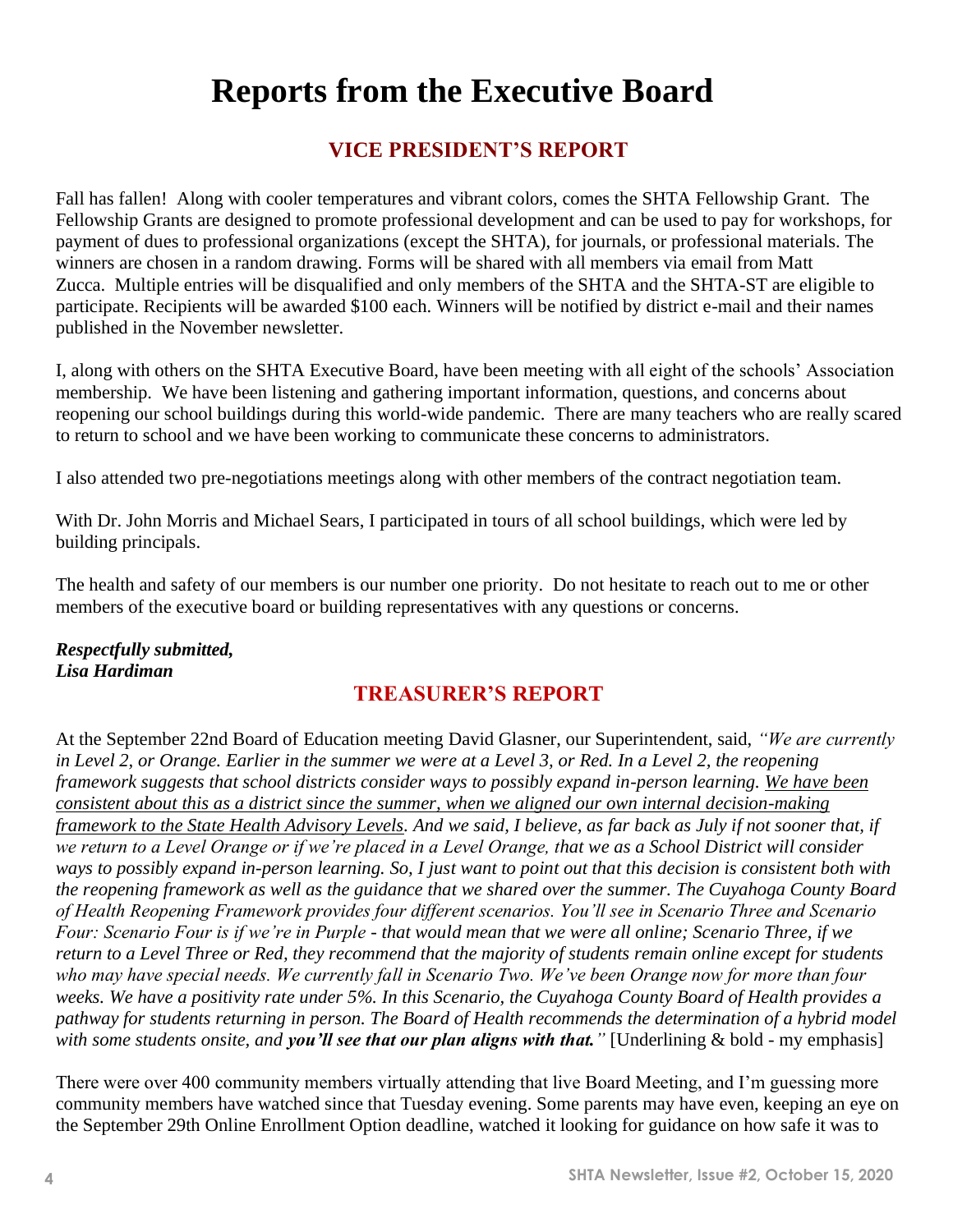send their children back to school. The Shaker Heights City Schools Administration told parents their children were going to be kept safe according to the Level Two, Orange guidelines, listed below [directly from the CCBH (Cuyahoga County Board of Health) website]:

# **Scenario 2**

**Ohio Public Health Advisory System:** Orange for 4 weeks + Test positivity  $< 5\%^2$ No longer meeting Scenario 1

#### Learning Environment Considerations (Based on CDC Guidance\*)

A Hybrid Learning Model can be considered in which some students participate in in-person learning while others participate in virtual learning:

- Cohorting into the smallest number of students and staff that is feasible, alternating schedules, and staggered schedules are applied rigorously
- No mixing of groups of students and teachers throughout/across school days
- Students and teachers do not share objects
- Students, teachers, and staff follow all steps to protect themselves and others at all times including proper use of facial coverings, social distancing, and hand hygiene
- Aggressive (meaning between uses) cleaning and disinfection of frequently touched areas based on CDC recommendations
- All of these items should be strictly implemented

#### Consideration for specific age groups<sup>t</sup>

Virtual learning may be the best option for Grades 6-12 if the Learning Environment considerations shown above cannot be fully met.

#### Onsite temperature and symptom screening for students attending in-person<sup>4</sup> Not recommended.

#### **Contact tracing**

The school actively participates in contact tracing with the goal of contacting all cases within 24 hours if possible.<sup>1</sup>

We teachers have been told parts of the reopening plans, some of which violate more than one of the bullet points listed above. The Administration seems to have three choices:

- 1. Adjust their reopening plans to stringently follow the guideline: "All of these items should be strictly implemented".
- 2. Inform the community that, in a district our size, it is not physically possible to get students into the buildings while following the CCBH Scenario Two guidelines. Therefore, virtual learning remains the best option for our students.
- 3. Inform the community that we originally said we were going to follow these CCBH Scenario Two guidelines but, because of limitations, are not able to meet all these Learning Environment Considerations.

Any other option would not be transparent.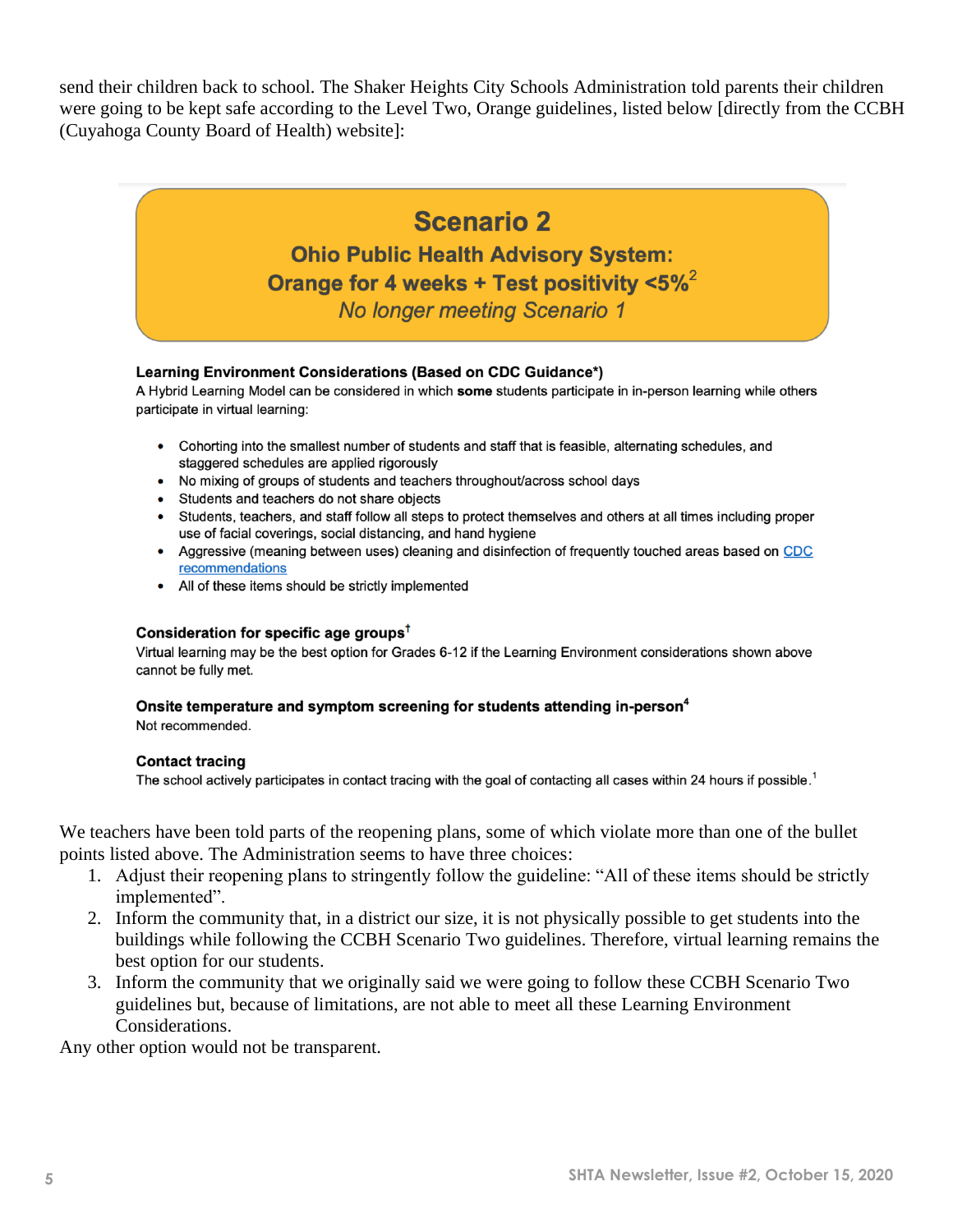On Tuesday, October 6<sup>th</sup> the Investments Committee, made up of myself, Chante Thomas, and Todd Keitlen, met with Brady Krebs, our Edward Jones advisor. The Investments Committee meets a minimum of twice a year, once in the Fall and once in the Spring, to review our investments and decide on any changes. A full financial report will be included in November's newsletter. If anyone has any questions about our Association's finances, please give me a call (216-333-2627).

Just a final note that I can't end without saying: November 3rd is quickly approaching. Please do everything you can to support the candidate you think will be best for our country. I have yard signs up, I have sent postcards to registered voters, I've signed up to volunteer on election day. This election sure feels like the most important decision our country has ever faced. Come November 4th, I don't want to be saying "I wish I would have…"

*Respectfully submitted, Bill Scanlon*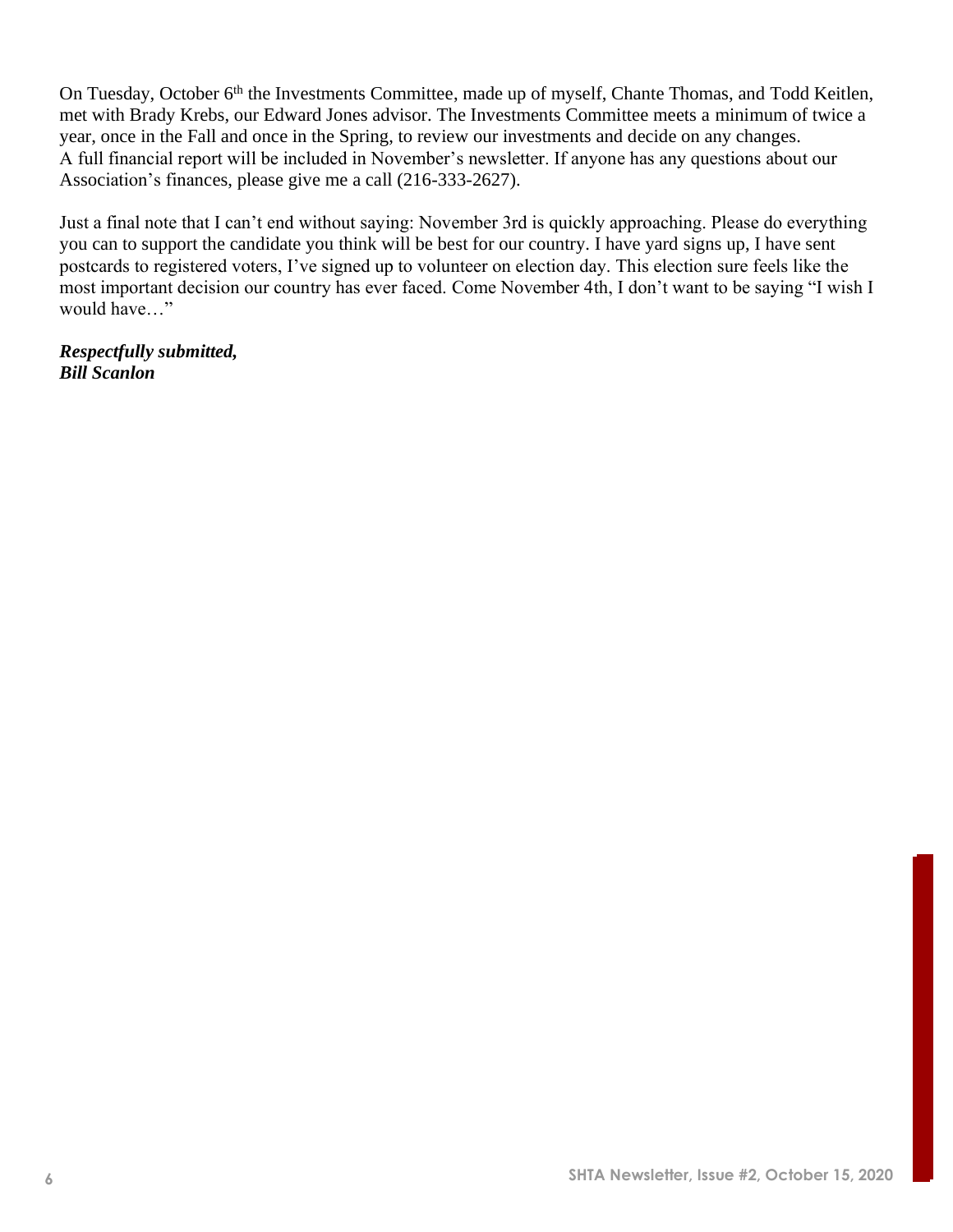# *EXECUTIVE BOARD REPORTS*

# **PROFESSIONAL RIGHTS AND RESPONSIBILITIES REPORT**

Our professional right to a safe and healthy work environment is at risk as we return to school buildings this week that may place us "in imminent danger of death or serious harm" (see 18.11, p. 20, of our contract).

On September 16, 2020, Dr. Glasner sent us this email message:

Dear Shaker Heights Schools Staff,

Cuyahoga County continues to experience a significant decline in positivity rates and positive cases of COVID-19 and has remained at Level 2 (Orange) for more than four weeks. As a result, we are planning for a phased-in return to in-person and hybrid learning formats for Shaker students beginning at the end of the first quarter, in late October. **This plan matches the recently released Reopening Framework from the Cuyahoga County Board of Health.** A remote learning option will remain available for students who are

unable to attend in-person.

Here is a section of the Reopening Framework from the Cuyahoga County Board of Health when the Ohio Public Health Advisory System is at a Level 2 (Orange) for a county:

Learning Environment Considerations (Based on CDC Guidance\*)

A Hybrid Learning Model can be considered in which some students participate in in-person learning while others participate in virtual learning:

• **Cohorting into the smallest number of students and staff that is feasible, alternating schedules, and staggered schedules are applied rigorously**

• **No mixing of groups of students and teachers throughout/across school days**

• **Students and teachers do not share objects**

• Students, teachers, and staff follow all steps to protect themselves and others at all times including proper use of facial coverings, social distancing, and hand hygiene

• Aggressive (meaning between uses) cleaning and disinfection of frequently touched areas based on CDC recommendations

• All of these items should be strictly implemented

**Virtual learning may be the best option for Grades 6-12 if the Learning Environment considerations shown above cannot be fully met.**

Does the reopening plan in your building "match" this framework?

Since July, I worked with John Morris and other members of the Executive Board to help members seek an ADA accommodation to work remotely if they have a medical condition that puts them at greater risk from COVID-19. When the school year started remotely, all these requests were approved. When it was announced that teachers needed to report to work on October 12, all these requests were approved again. Teachers who are most at risk for serious illness and death from COVID-19 have now submitted documentation from doctors, communicated with Human Resources several times, and had private meetings with HR to discuss their accommodations. While they were told that working remotely was a "temporary" accommodation, we all believed that meant "during the pandemic". Last week, these most at risk members of our Association received emails asking them to schedule yet another meeting with HR. John Morris and I believed these meetings were scheduled to discuss the specific work each teacher would be doing remotely. We never would have imagined that these ADA accommodation requests to work remotely that had already been approved twice might now be denied. Unfortunately, they are being denied over and over and over again.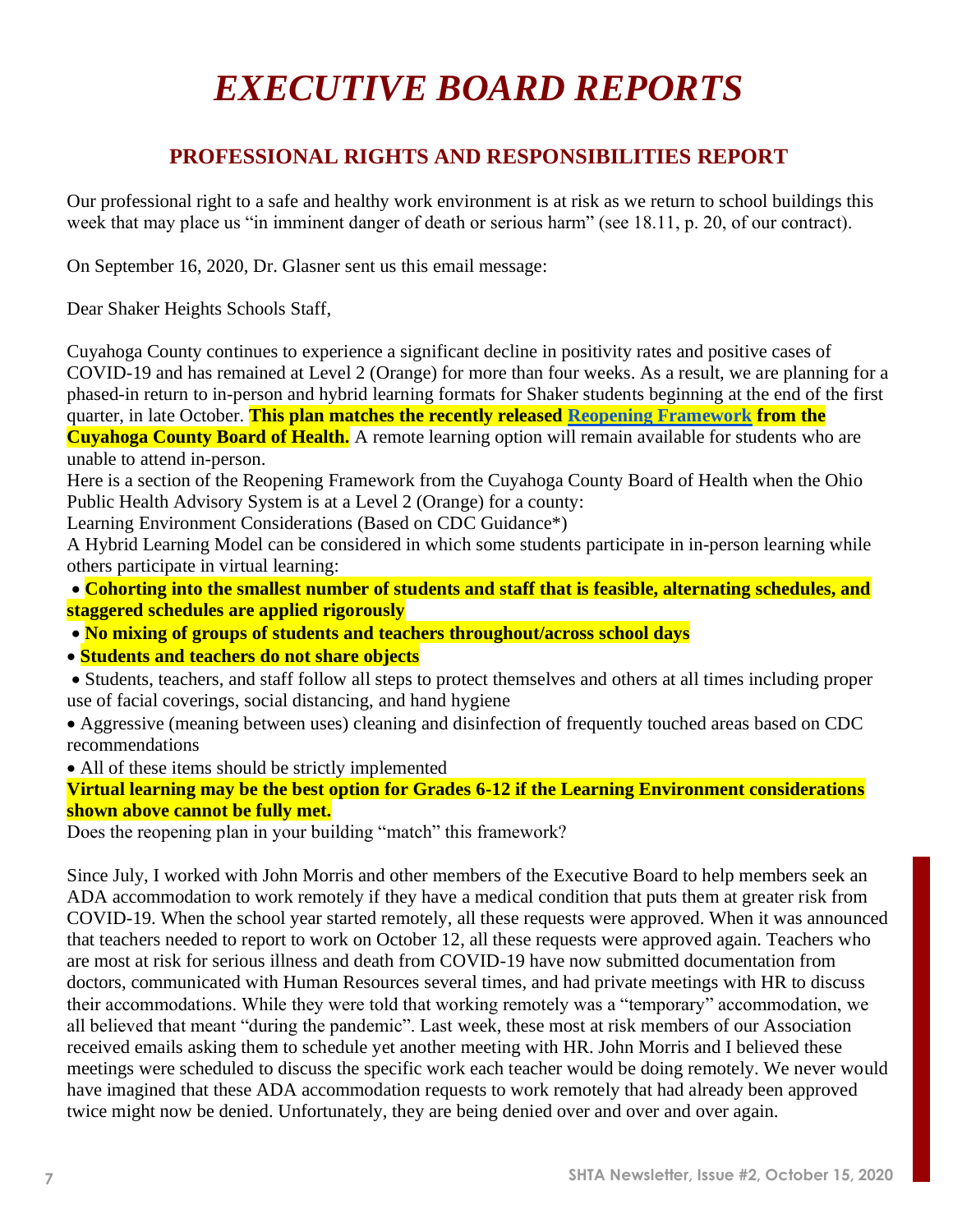Not only are they being denied, HR is telling members that their only options are to physically return to their schools to work or take an unpaid leave of absence without benefits. There are legal precedents and guidance from both the United States Department of Labor and the Equal Employment Opportunity Commission that contradict this guidance. An employer may extend their sick leave policies to allow employees with temporary disabilities to use sick days as a "reasonable accommodation." FMLA should also apply here, allowing employees to keep their benefits for up to 12 weeks (60 working days) if they miss work for a medical reason.

Members have also been told it would be an "undue hardship" for the school district to hire a licensed teacher to physically be present in a classroom while someone else teaches the class remotely. If this is considered a financial hardship, it need not be. A licensed teacher is not required to work in a classroom while another teacher teaches the class remotely. A paraprofessional could fill that role. Without the accommodation to teach remotely, many teachers will choose to take unpaid leaves of absence to protect themselves. The real hardship will be trying to hire enough qualified substitutes to fill these positions.

Other districts chose to allow teachers with disabilities to work remotely, and even found ways to make this work well for students. For example, in Hudson there are 3<sup>rd</sup> grade teachers with disabilities running a virtual academy for all the 3<sup>rd</sup> graders who chose to learn at home because of the pandemic. This type of model was discussed over the summer, and parents had the option of registering for the Shaker Virtual Academy in July. Suddenly in September, a decision was made to cancel the academy and try a concurrent teaching model. Hover cams were ordered and fingers are crossed that the district's bandwidth can accommodate all of us live streaming from the buildings at once. *Teachers were not a part of this process.*

It seems likely that students who are learning at home now will have had a better experience than what they will receive beginning October 26. With distancing and mask wearing requirements, students will not be able to engage in the type of learning activities we can normally provide for them when we meet in person. It will be more difficult for students to hear us because of our masks. We will not be able to provide as much attention to our students in the classroom because we will also be responsible for checking in with the students at home. Just as we have entered a routine with online learning from home, students will have that routine disrupted as they adjust to another routine in the coming weeks. We were originally told remote learning would last for one semester, yet here we are bringing students back before the 1<sup>st</sup> quarter has even ended. At best, the reopening plans are incomplete. At worst, they are irresponsible.

In the past month, I have:

- Assisted members with questions about ADA accommodations requests, FFCRA options, FMLA, maternity leave, working remotely, personal protective equipment, health and safety protocols, guidelines from the Cuyahoga County Board of Health, and plans for substitutes
- Met with Director of Human Resources Barbara Maceyak and Treasurer Bryan Christman about both a personnel matter and FFCRA options
- Attended a Negotiations Committee meeting to plan for upcoming collective bargaining
- Represented a member in a fact-finding meeting with an administrator
- Worked on an informal grievance at the Middle School about schedule changes, Pod champions expectations, and improving communication
- Worked on a grievance regarding timely communications of positive COVID-19 tests on the school district dashboard

*Respectfully submitted, Mike Sears, Chairperson*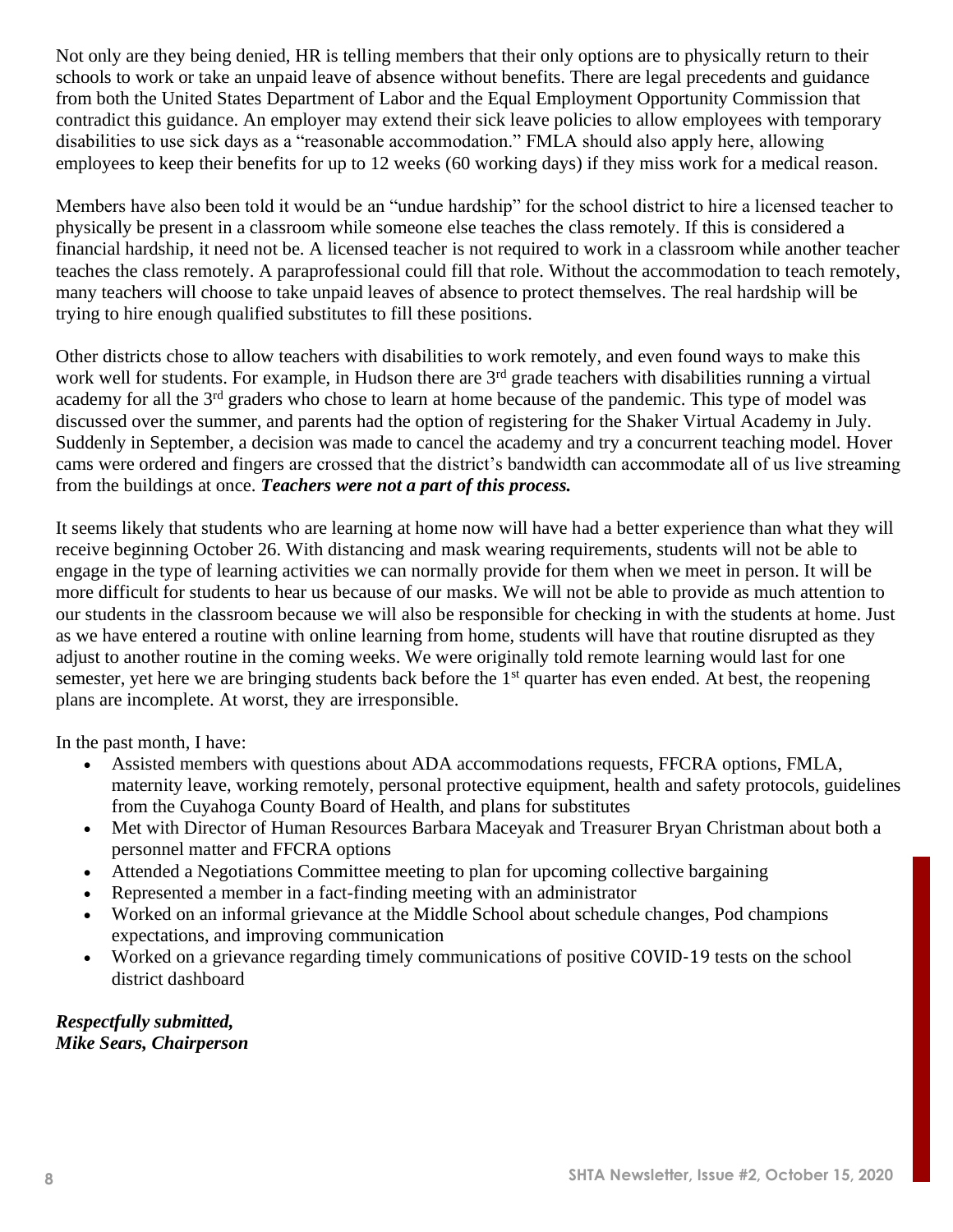#### **SPECIAL EDUCATION COMMITTEE**

This past month I attended and participated in the SHTA Executive Board meeting. I Interacted, communicated and collaboratively solved various concerns with the Director of Exceptional Children Elizabeth Kimmel in our monthly virtual meetings, including multiple phone conversations on a weekly basis. I Provided support to various SHTA members concerning issues including but not limited to COVID-19, job placement, personnel issues and work options. I communicated with SHTA President Dr. John Morris over various district wide Exceptional Children concerns. I have communicated with Director of Exceptional Elizabeth Kimmel on a possible disciplinary issue with SHTA members. I participated in ongoing conversations and meetings with administration concerning problem solving and ensuring the safe early return at Lomond Elementary, Shaker Middle School and Shaker Heights High School. I participated in various meetings with Intervention Specialist and Shaker administration concerning the return to Face to Face Instruction, what that looks like and SHTA member PPE expectations. I provided information concerning options for medical conditions such as ADA alternate job placement, FMLA, and Leave of Absence to various SHTA members. I worked collaboratively with SHHS Assistant Principal Ms. Jacquelyn Baker on various issues to improve the functionality and streamlining various forms and information to make the daily requirements of the Intervention Specialist more efficient and less time consuming. Ms. Baker should be duly noted for her efforts and support to the Exceptional Children department at SHHS. I participated in the interview committee for the new district parent advocate.

#### *Respectfully submitted, Anastacio Tito Vazquez, Jr. M.Ed., Chairperson*

# **LEGISLATIVE REPORT**

*Vote.* One consequence of the electoral college is that you are one of the relatively small group of voters that could actually influence the presidential election. A vote from an Ohioan is 1000 times more likely to decide this election than a vote from Wyoming or Massachusetts. If you want to affect the legislation that affects schools, then *vote*.

EdWeek has a nice [feature](https://www.edweek.org/ew/projects/education2020/?intc=main-topnav) on the Presidential election: you can read the views of both candidates on many issues in education.

The National Education Association has broken down the issues that are especially important to teachers. Their [page](https://educationvotes.nea.org/) breaks things down by issues, by candidates, and more.

The American Federation of Teachers is [pressing](https://actionnetwork.org/letters/make-osha-protect-frontline-workers) the Occupational Safety and Health Administration(OSHA) to more enforce standards that could protect teachers at work.

ChalkBeat is **reporting** on the difficulty teachers are having teaching in-person and remote students at the same time.

If you have ideas about where I should get the latest legislative news, please let me know.

*Respectfully submitted, David Klapholz, Chairperson*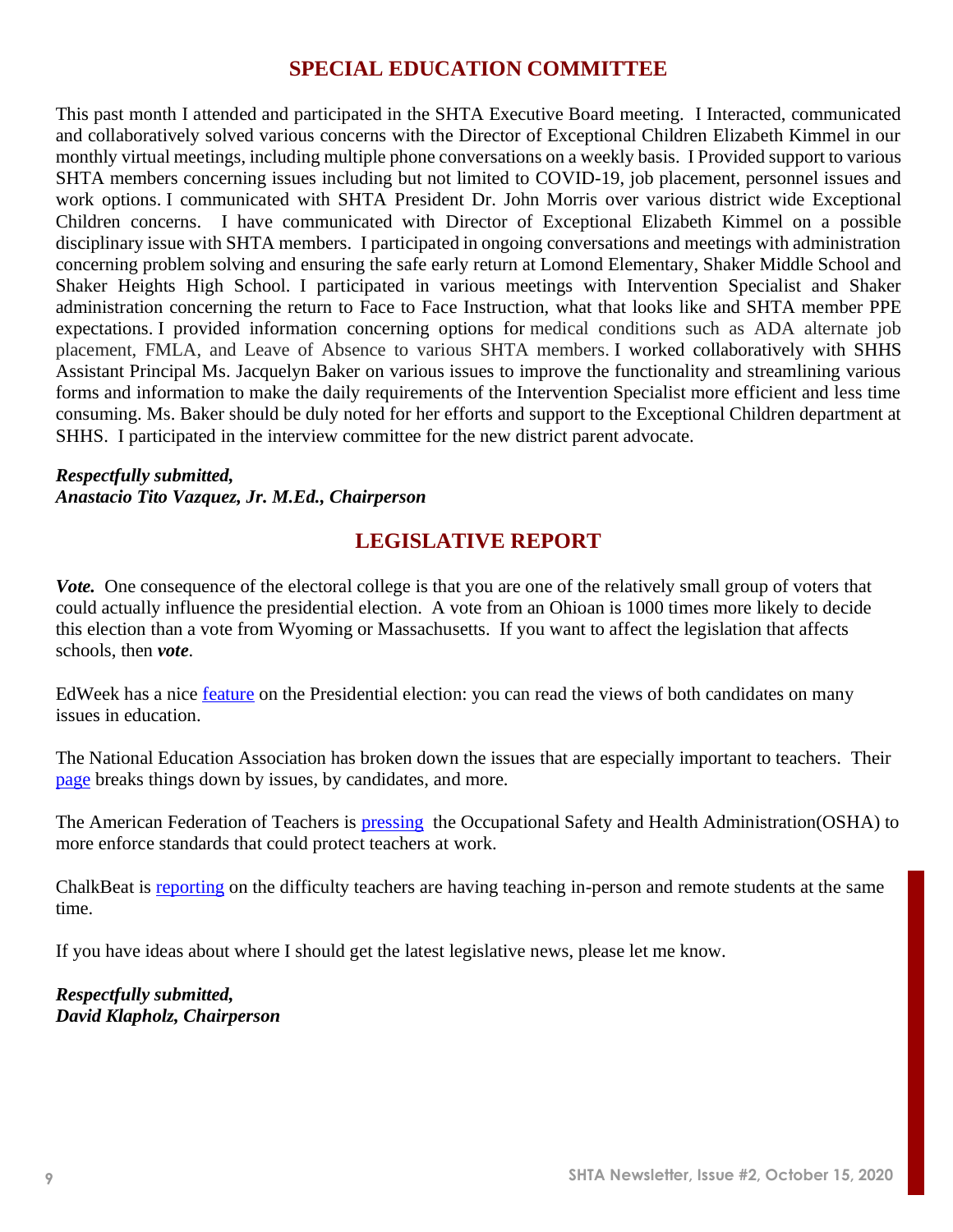# **EVALUATION COMMITTEE**

Greetings. Over the last month, I have taken part in numerous meetings across the district to address our current teaching and learning and the plans for moving to in-person instruction. I have also continued work with Barb Maceyak and other evaluation committee members on evaluation concerns and communications.

Principals have been provided with an evaluation slide deck to guide presentations and discussions about evaluation. Please view the slides [here.](https://docs.google.com/presentation/d/1YvxyFN_0fS1FXiFtIK_WqWWaTnkdU9IOHDAqhOrj5nU/edit?usp=sharing) This information and opportunity for discussion should take place as soon as possible. Most of the evaluation process and requirements are consistent with the last few years, but there are some important changes for this year.

- Student Growth Measures (SGM) will not be used towards your final rating. 100% of your rating will be derived from the Performance Rubric based on observations, "walk-throughs", conferencing with your evaluator, and other evidence of your practice that you choose to share.
- We have chosen to eliminate the January Formative document.
- The due date for the Annual Professional Growth Plan was delayed to October 31. *Please be sure to upload your completed APGP to eTPES by this date!*
- You and your evaluator may choose to use recordings of your teaching for observation purposes. This will be especially important in fully remote teaching spaces and those with a large number of students and/or other adults. Peer evaluators may also have more difficulty scheduling observations due to our lack of planning time during the school day.
- Evaluations this year should be done with consideration of the stressful, complicated, never-beforeexperienced situation we are in. Teachers should expect and receive a certain amount of "grace" and evaluators should serve as a support and a resource.

All of these items have been discussed and agreed upon by the full Evaluation Committee. Please contact any committee member with any questions or concerns regarding these modifications to the process.

I have also inquired with Barb Maceyak about evaluations for teachers who are not currently in their regular roles, such as preK-4 Single Subject Teachers and Skills Teachers. I would like to make sure that all teachers are evaluated as fairly and reasonably as possible. Please contact any Evaluation Committee member if you feel that this year's change in assignment may make an evaluation challenging.

I am thankful for the level of collaboration that has characterized most of the work of the Evaluation Committee over the last many years. We have worked to modify OTES, create documents, develop processes, and discuss evaluation in the district that both meets state mandates and reflect our goals for growth. I have spent many fruitful hours doing this important work and highly respect the members of the Committee who have engaged in this level of true collaboration and professionalism. I have had many other such experiences of true collaboration over my 21 years in the district, both with other educators and with administrators.

Unfortunately, I have also experienced what I like to call "fauxlaboration". While this word can only be found in the Urban Dictionary, it is a reality we should all be aware of and develop an ability to call-out. As an example, I will share an experience that occurred more than 15 years ago. As a kindergarten teacher, I attended a meeting held by members of administration to review programs to teach early reading skills. What ensued was a pitch for one program. When I asked if this had already been decided, it was reluctantly admitted that yes, we would be buying this program. Many thousands of dollars were spent on teaching materials that were then left in closets to collect dust. The teachers were not actually consulted. The meeting served to look like teachers were included in the decision-making process. This is "fauxlaboration".

This past summer, I spent dozens of hours consulting with other teachers and administrators to develop a plan for teaching and learning in the fall. We all agreed that teachers could not possibly teach students in-person and remotely simultaneously. We all agreed that it would not be safe to have large numbers of students in the same room for 6 plus hours a day during a pandemic where a deadly illness is airborne. We all agreed that there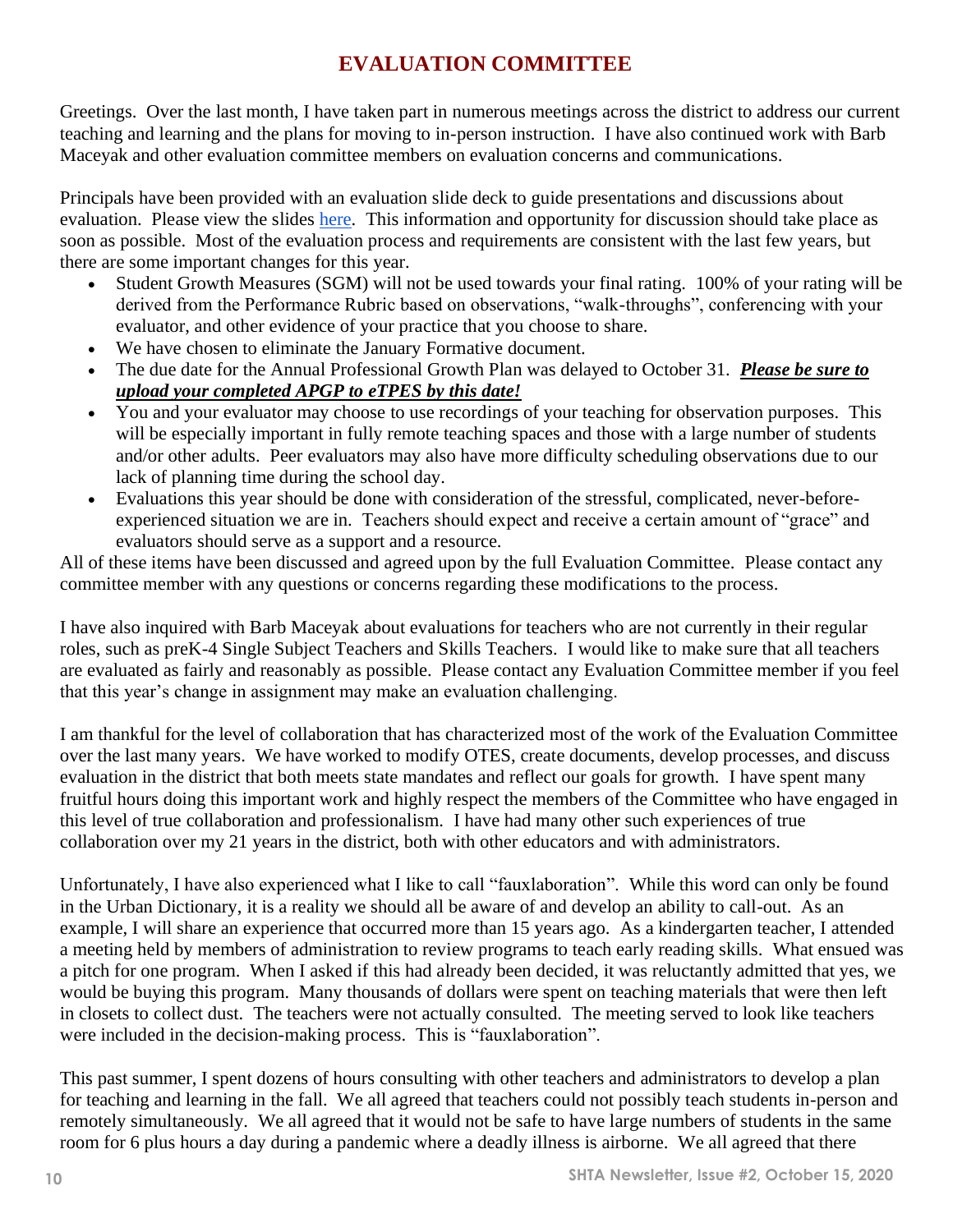would be many teachers who we need to protect from this illness by keeping them at home and having them support students who are learning remotely. These seemed to be the foundational understandings from which we worked hour after hour. We had plans for grade levels to have designated virtual teachers. We thought through various hybrid schedules that would limit numbers of students sharing classroom space. We committed to being flexible to allow for high-risk colleagues to be able to work from home.

You can understand my shock and confusion when the administration revealed their real plan for the return to inperson teaching and learning. One of my colleagues with whom I toiled for all of those hours referred to the turnaround as "sneaky". I understand that there are times when administration and those with decision making power must make choices that aren't supported by those they affect. That being said, they should be honest and not say these decisions were made collaboratively. I have yet to find a teacher who does not agree with the foundational understandings referred to above. Yet, we will be teaching in-person and remotely simultaneously. Many of us have more than 15 students who will be in our classrooms all day, many with less than 6 feet of social distance. Others are being told to teach several groups of students over the course of a single day. And, saddest of all, there are individuals who have clear health reasons why they should not return to in-person teaching who are facing the choice of exposure or leave without pay or health coverage. Teachers have not "signed off" and are extremely concerned about these items and many others. We have been told that this is the plan and that when we resist and question we are the ones not being collaborative.

I know there is capacity for true collaboration in our district. I know there is a need, for the sake of our students and the future of this district and educational community, for true collaboration. My hope is that there is still a seed of trust that we can grow to support it.

#### *Respectfully submitted, Lena Paskewitz, Chairperson*

# **PAST PRESIDENT'S REPORT**

This month I attended meetings (via Zoom/Google Meets): The Board of Education September work session, the October meeting of the Finance and Audit Committee, and (by the time you receive this Newsletter) the October regular meeting of the Board of Education. I also reviewed past board agendas on Board Docs to gather information for the SHTA Membership Committee as well as the Teacher Education Committee.

I hope my activities provide support for the members and leadership team of the SHTA. Thank you for allowing me to continue to assist you

#### *Respectfully submitted, Becky Thomas, Chairperson*

# **LEGAL AID COMMITTEE**

Legal Aid is here to assist you if you are in need of legal assistance when your rights within the contract are broken. Enacting Legal Aid does not happen often. With the events of the past few weeks, I can't help but wonder how long it will be until the infraction of our rights within the contract are broken and we will need to vote to enact legal aid for an SHTA member.

Beyond our contractual rights, I am disappointed in the inhumane way some of our teachers are being treated. I don't know why it is okay to offer ADA leave and then rescind that leave, adding stress to an already stressed teacher who is trying to do what is best for her/his health and continue on teaching. This is happening to many of our members. I know of other local school districts who are allowing teachers with medical issues to work from home. These districts have found a way by having those teachers work with remote students. They have put a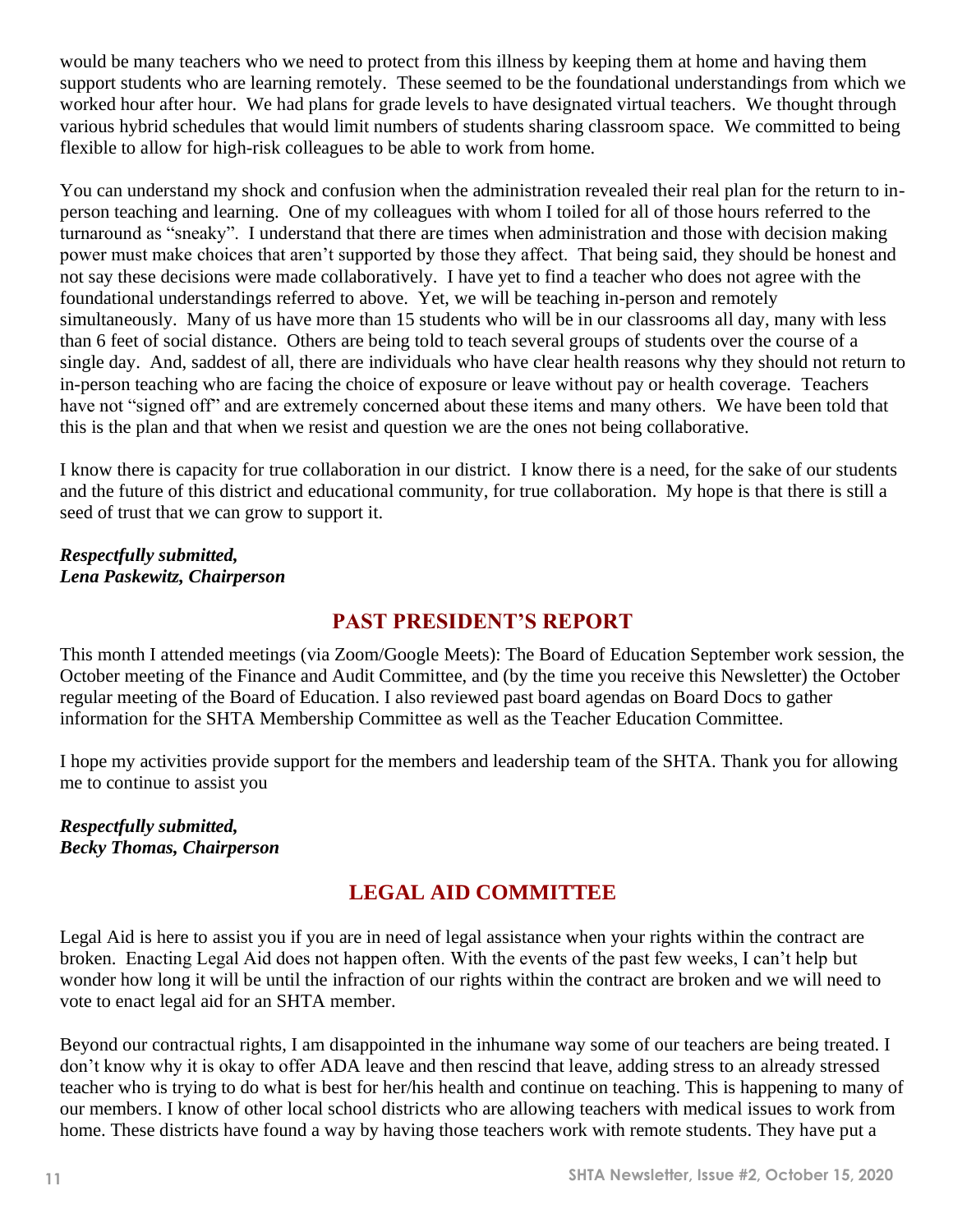system into place to accommodate teachers without making them jump through hoops and have to fight for what is right. These districts are trying to do what is best for the teachers along with the students. This is humane, caring and kind. In this stressful time, we all should be striving for high standards of humanity and kindness.

This month, I attended most of the building meetings with the Executive Board. I went to Boulevard to discuss the new nurse's office with Bill Scanlon, Paula Klausner and Janet Meinhard.

*Respectfully Submitted, Cathy Grieshop*

# **POLICY COMMITTEE**

As policy chair, my responsibilities relate to our Association's constitution. Every newsletter I highlight a section from our constitution to help our membership understand how we function. Because of the unprecedented challenges facing our members, and our imminent return to buildings, I have decided that this month I am going to depart from the norm in order to highlight a pertinent section of our contractual agreement with the district:

**18.11 Occupational Safety and Health Section (b)** states: *Before exercising the right to refuse to work under Section 4167.06 of the Revised Code because of a condition which the employee, acting in good faith, reasonably believes presents an imminent danger of death or serious harm to the employee, the Association and/or the bargaining unit member will immediately notify his/her supervisor of the {02551565 - 1} - 21 condition. The employee may be temporarily reassigned while the condition is being investigated and/or corrected.*

If anyone feels they are being subjected unreasonably to unsafe working conditions contrary to the guidance of our Cuyahoga County Board of Health, you have the right to inform your supervisor and refuse that particular assignment. Please contact James Schmidt (schmidt j@shaker.org) with any questions or concerns relating to your responsibilities on our in-person return to buildings.

*Respectfully submitted, Tim Kalan, Chairperson*

# **MEMBERSHIP/ELECTIONS COMMITTEE**

If you pay your dues by payroll deduction, SHTA dues will have automatically begun with the first paycheck in October. (\$33 per pay x 10 pays = \$330) For those of you who like to pay your dues in full by check, thank you for paying your dues so promptly this year.

Membership forms only need to be completed by NEW MEMBERS, or as a current member you wish to CHANGE your form of payment and SIGN UP FOR PAYROLL DEDUCTION. This form can be found at [http://www.shtaweb.org/.](http://www.shtaweb.org/)

**The 2020-2021 Representative Council Elected Members are:** Boulevard- **Angela Anderson**, Jennifer Goulden, alt Onaway- **Paula Klausner** Fernway- **Victoria Goldfarb**, Andree Hassell (alt) Lomond- **Donita Al Amin**, Jill DiPiero, Steve Smith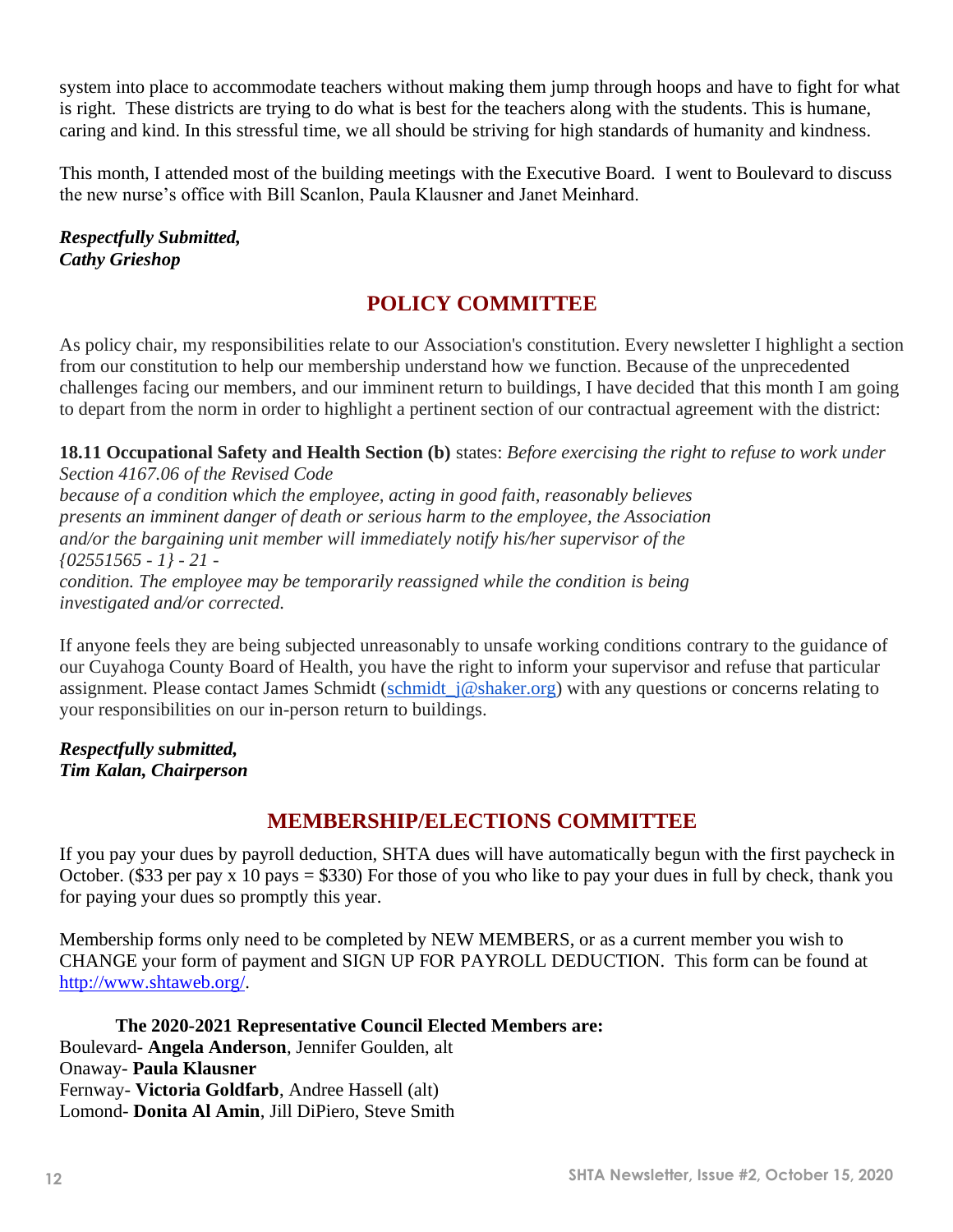Mercer- **Nicole Ciconetti**, Cathy Richards, alt Woodbury- **Angela Goodrum**, Stacey DeYoung, Aquita Shephard, Lee Appel (alt) Middle School- **John Koppitch**, Linda Roth, Erika Pfeiffer (alt) High School – **James Schmidt**, Brian Berger, Aimee Grey, Jessica O'Brien, Joel Rathbone (alt), Keith Szalay, Tod Torrence, Enid Vazquez SHTA ST – **Margaret "Peg" Rimedio**

#### *Respectfully submitted, Chante Thomas-Taylor, Chairperson*

# **NEW TEACHER EDUCATION COMMITTEE**

New teachers will receive a letter from me with important information concerning our contract. Please take a look at this information. If you have not done so already, please consider joining the Association.

If you have been hired with a teacher contract for the 2020-2021 school year, and were formerly a substitute teacher, paraprofessional, or in some other position in the district, you are eligible to join SHTA. We encourage you to become a member. If you need a form, please contact me or Chante Thomas at your earliest convenience. [thomas\\_c@shaker.org](mailto:thomas_c@shaker.org) [hardiman\\_l@shaker.org](mailto:hardiman_l@shaker.org)

Please remember that my role with SHTA is not only to assist new teachers and mentors. I am also available to any teachers who are on a non-continuing contract. If there are questions or concerns, I can be reached through my district email (hardiman 1@shaker.org) or by phone at Mercer (216-295-4867).

The Tuition Reimbursement forms are due Tuesday, **December 1, 2020.** Coursework taken for credit and completed during the calendar year of 2020 should be submitted for tuition reimbursement. Make sure the form is submitted by this deadline to the Human Resources department. Receipts and transcripts can be turned in at the same time or later.

#### *Respectfully submitted, Lisa Hardiman, Chairperson*

# **PUBLIC RELATIONS COMMITTEE**

As public relations chairperson, I am currently working on putting together the merit scholarship congratulatory ad for *Shaker Life* magazine.

I've also distributed SHTA, American made and union printed masks to each building for each member. These masks will be distributed to each member along with five fabric filter inserts. I plan on wearing my SHTA mask over my N 95 mask on Fridays.

I attended all eight of the SHTA building meetings. I'm currently working on an editorial that will be posted in this issue of the SHTA newsletter. I also met with single subject K-4 teachers regarding safety.

I want to make three requests to all the members. Please always wear a mask. People are in real danger and it is up to us to keep them safe. If you have any of the symptoms listed on the COVID-19 checklist, notify your building administrator that you have COVID-19 symptoms and go seek medical attention. Demonstrate solidarity by supporting each-other's health. If we all commit to these requests, we may all live to teach another day.

#### *Respectfully Submitted, Robert Bognar, Chairperson*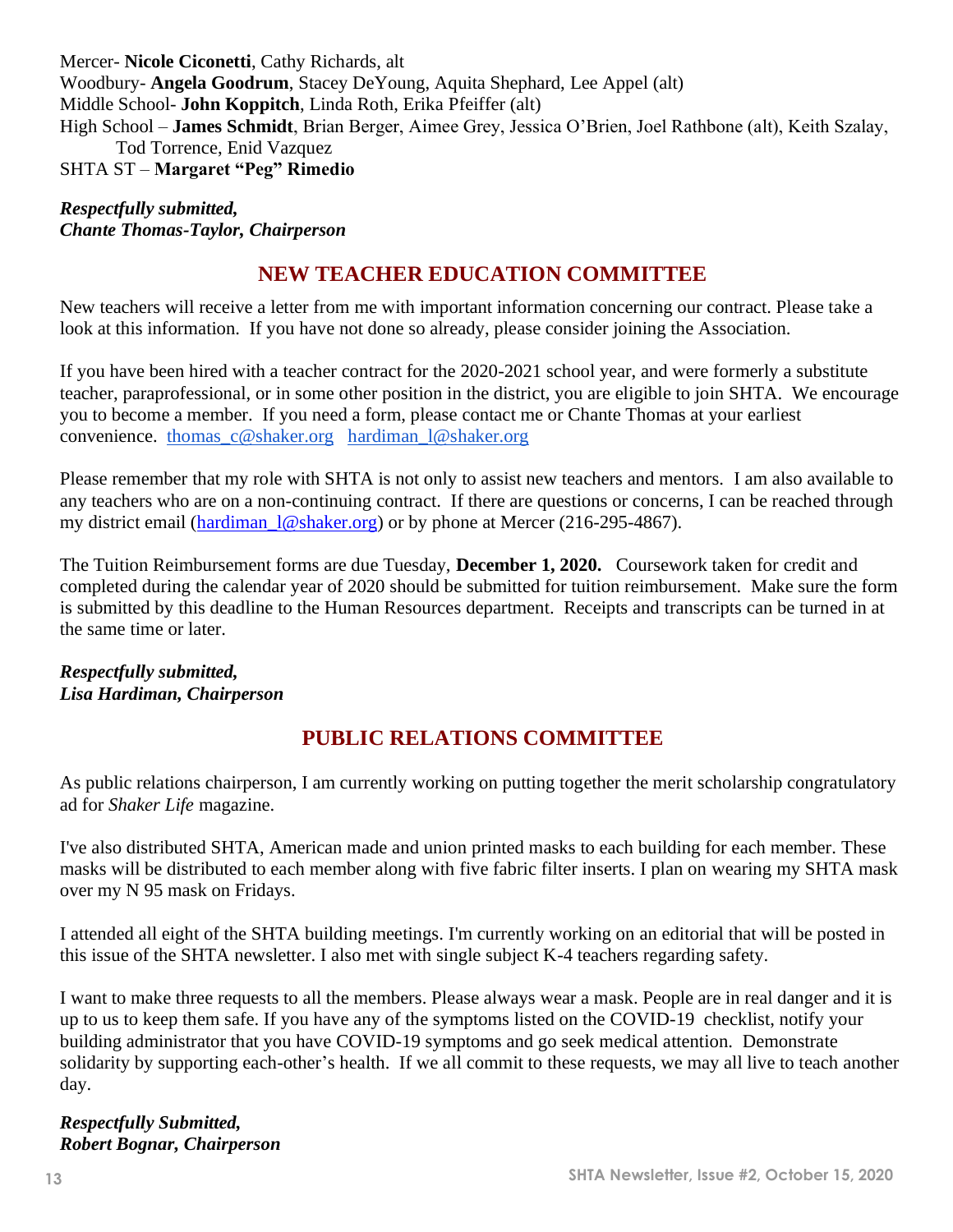# **SOCIAL COMMITTEE**

Due to COVID-19, I have not been able to perform all of my regular duties for the Association. I will now send well wishes and correspondence to teachers and support teachers who become sick with COVID-19. So far, we have had one teacher become ill with COVID-19 this school year.

Over the last month I met with the SHTA Executive Board and all eight schools to discuss their concerns about in person schooling and attempt to address them so that teachers feel safe and that their voices are heard during this scary pandemic.

#### *Respectfully submitted, Selena Boyer, Chairperson*

# **SUPPORT TEACHERS COMMITTEE**

I worked on a contract issue and communicated with a support teacher who was told she was not approved for a computer because she was a "tutor." She did eventually get it. Just a reminder, Support Teachers are not "tutors." That label disappeared five years ago. If you hear that term, please correct the error.

Skills Teachers are often assigned to substitute in classes that need coverage. Please keep careful records when that happens so that you are appropriately compensated. Mistakes have happened. I keep track on my task list and mark it paid when it is paid.

*Respectfully submitted, Margaret "Peg" Rimedio, Chairperson*

# **SHTA PAC**

I continue to update the [PAC FaceBook](https://www.facebook.com/PAC-of-Shaker-Teacher-Association-143877709008822/) page with articles pertaining to education and unions. Please share any articles with me which you feel should be posted.

Check out the [National Education Association](https://educationvotes.nea.org/presidential-2020/) and the [American Federation of Teachers](https://www.aftvotes.org/) websites to read about the November election and how it will affect teachers and education.

The election is around the corner. Get your vote in early!

*Respectfully Submitted, Cathy Grieshop, Chairperson*

# **HEALTH & OCCUPATIONAL SAFETY COMMITTEE**

I continue to monitor the CDC and CCBH websites for guidance and recommendations for schools. I received a copy of the District's HVAC report from Heapy and continue to review it for recommendations. We would like to know if the improvements in filtration for existing systems and the HEPA Room Air purifiers that Mr. Grosse spoke about during the Finance and Audit Committee Meeting on October 8, 2020 will be in place prior to teachers returning to the building?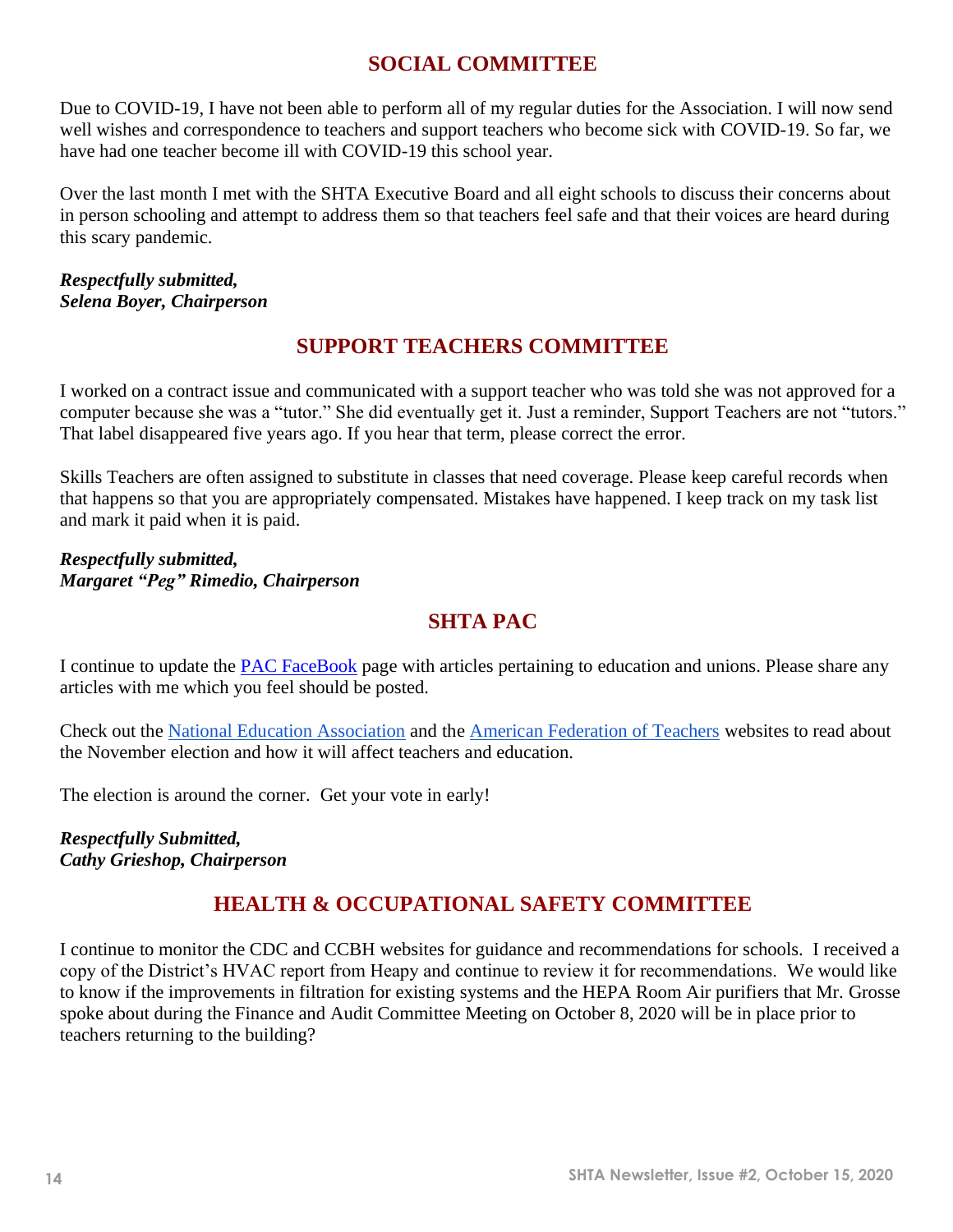I have been reading the ASHRAE (American Society of Heating, Refrigerating and Air-Conditioning Engineers) guidance on HVAC information for schools, including guidance on nurses' clinics and general HVAC filtration guidelines.

I am hopeful that our administration continues to meet the expectation from our Superintendent's email on September 16th that our return to in person instruction "plan matches the recently released Reopening Framework from the Cuyahoga County Board of Health." The 6 main bullet points from this plan at Level 2 are:

- o Cohorting into the smallest number of students and staff that is feasible, alternating schedules, and staggered schedules are applied rigorously
- o No mixing of groups of students and teachers throughout/across school days
- o Students and teachers do not share objects
- o Students, teachers, and staff follow all steps to protect themselves and others at all times including proper use of facial coverings, social distancing, and hand hygiene
- o Aggressive (meaning between uses) cleaning and disinfection of frequently touched areas based on CDC recommendations
- o All of these items should be strictly implemented

I continue to remind teachers that we have language in our contract designed to protect us from unsafe work conditions. A reminder that Section 18.11 Occupational Safety and Health states:

a. The parties desire to deal with safety and health complaints internally to attempt to correct any alleged problems. Where either the SHTA or any bargaining unit member has a safety or health complaint, the administration must be notified of the complaint. If after three (3) business days, the complaint has not been satisfactorily addressed, a complaint may be filed with the Ohio Department of Industrial Relations under Chapter 4167.

b. Before exercising the right to refuse to work under Section 4167.06 of the Revised Code because of a condition which the employee, acting in good faith, reasonably believes presents an imminent danger of death or serious harm to the employee, the Association and/or the bargaining unit member will immediately notify his/her supervisor of the condition. The employee may be temporarily reassigned while the condition is being investigated and/or corrected.

This means that if your classroom or working conditions present a hazardous or dangerous condition, that you believe, in good faith, will present "imminent danger of death or serious harm to" you, you must notify your supervisor and give them a chance to remedy the situation or reassign you to another workspace.

#### *Respectfully Submitted, James Schmidt, Chairperson*

# **SALARY TENURE COMMITTEE**

We have filed SERB paperwork to initiate negotiations on September 30th. The negotiations team will meet again this week to prepare. The district has expressed intent to pursue Interest Based Bargaining (IBB) facilitated by the Federal Conciliation and Mediation Service (FCMS) out of Independence. SHTA and the district have agreed on a facilitator. We are waiting to confirm a meeting time this month.

#### *Respectfully Submitted. Dr. John L. Morris, Chairperson*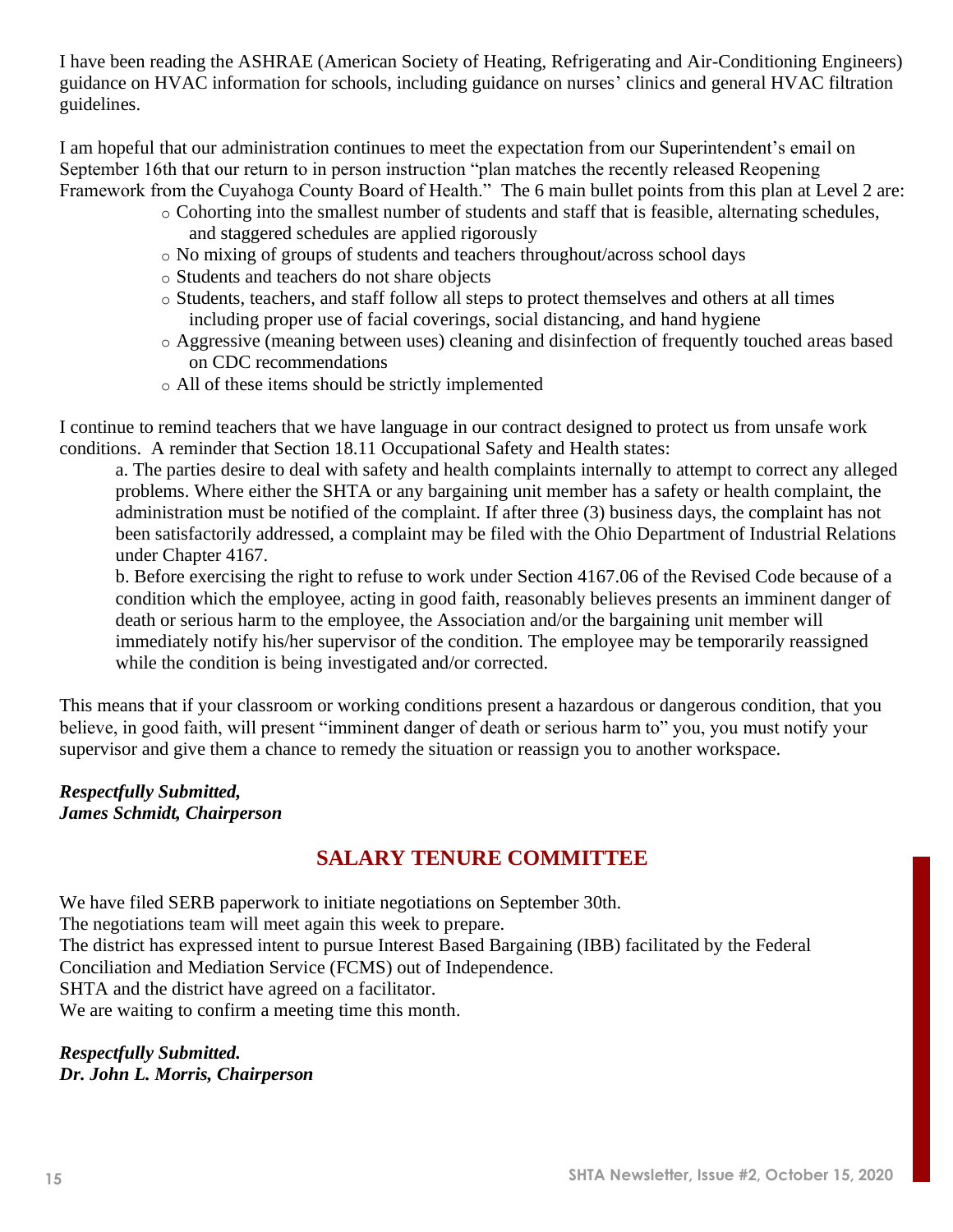# **MINUTES FOR THE REPRESENTATIVE COUNCIL MEETING October 12, 2020, @ Remote Meet**

#### **SHTA President, John Morris** started the October 12, 2020 Rep. Council Meeting at 4:30P.M.

**Chris Hayward, Principal of Fernway Elementary School** welcomed SHTA membership to the Virtual Fernway Meeting. Thank you for joining the entire community and entire world for trying to move forward with educating our children in a really tough situation. Seeing the work that teachers are doing and the positive feedback from families, it is truly phenomenal. Teachers are in the trenches, doing the hard work. Can't thank you enough and welcome to the new school year.

**MINUTES** from the September 14, 2020 Rep. Council meeting were approved. Motion to approve the minutes made by Jessica O'Brien and seconded by Aimee Grey.

#### **Administration Report**

#### *Director of Human Resources, Barbara Maceyak*

Six situations that will qualify you for Family's First Coronavirus Response Act (FFCRA) Contraction of COVID-19:

- If you, yourself contract COVID-19, you have two weeks with Emergency Paid Sick Leave. At 100% of your salary up to \$511 a day. If you make more than that per diem, you will be able to supplement that with sick leave.
- If someone in your family or you come in contact with someone who tested positive for COVID-19 and you are directed by a health care provider to quarantine during that time. You are eligible for 100% for the first two weeks or up to \$511.
- Local Epidemic you qualify for 100%

Childcare

• The first two weeks you would get <sup>2</sup>/<sub>3</sub> of your pay or up to \$200 and you can supplement with your sick leave. The following 10 weeks because with childcare, you get up to 12 weeks, would be at ⅔ of your pay or up to \$200 and you cannot supplement it with your sick leave.

This only goes up to December 31, 2020, it may change but right now this is the date.

#### **P.T.O. Report**

#### *Sarah Divakarla*

- The new PTO website which is [shakerpto.org](http://shakerpto.org/) has membership registration for faculty. Mostly families in it but if you want to register, see the directory and get emails from PTO, you can register as faculty.
- PTO has been working with FACE to get updated Volunteer Protocols. Volunteers will be background checked and used virtually.
- PTO Council will be looking at how we fundraise around the district, how we raise money and allocate money. Faculty staff interested in how money is distributed or raised, please email [ptocouncilpres@gmail.com.](mailto:ptocouncilpres@gmail.com) We are getting a group together to look at that.

#### **Officer's Report**

#### *President, John Morris*

- I attended all the voluntary SHTA building meetings with our Executive Board, PreK-12.
- I shared all questions with building administrators and district administration. We anticipate answers to be shared with buildings not later than October 14th.
- I spoke with Superintendent Dr. David Glasner, sometimes multiple times, each week.
- I communicated with our lawyer Susannah Muskovitz concerning legal and medical concerns.
- I spoke with HR Director Barb Maceyak about medical issues.
- I worked with Personal Rights and Responsibilities Chair Mike Sears on a leave issue.
- I communicated with Special Education Chair Tito Vazquez on Special Education issues.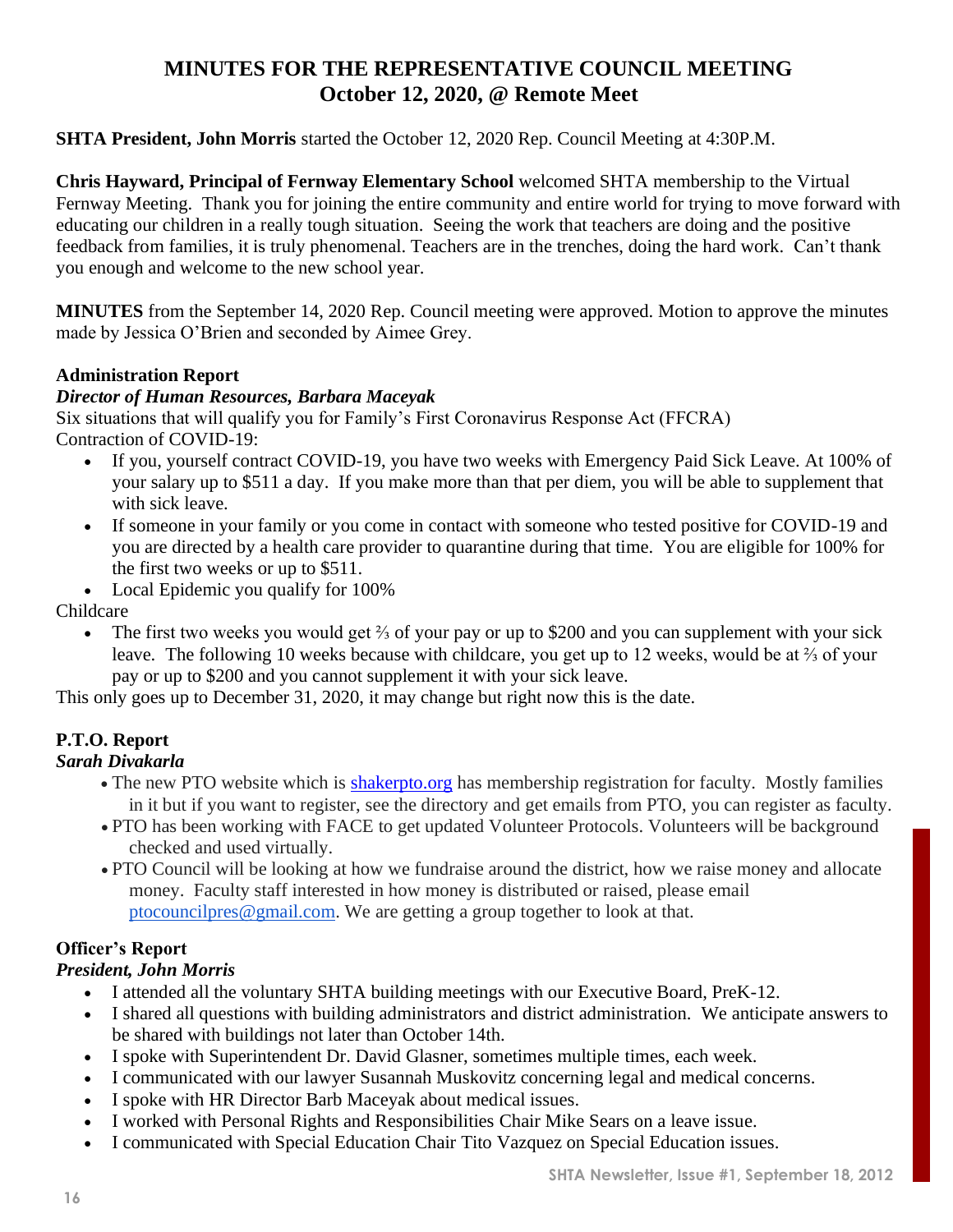- I worked with High School Head Representative James Schmidt on a contract issue and grievance.
- I consulted with Woodbury Head Representative Angela Goodrum on an air quality concern.
- I worked with Boulevard Head Representative Angela Anderson on an unresolved building issue.
- I updated the SHTA Facebook Page and Cuyahoga County Educators Summit Facebook Pages.
- I communicated with members concerning ADA applications and sick days.
- I met with the other district bargaining unit presidents.
- I worked on a class action grievance on the lack of notification concerning the COVID diagnosis among Champions employees at Woodbury with PR&R/Grievance Chair Mike Sears.
- I asked Policy Chair Tim Kalan and Publicity Chair Bob Bognar to spearhead meeting with single subject teachers to clarify their safety needs in reopening.
- I communicated with a member about their COVID diagnosis at Woodbury.
- I communicated with Assistant Superintendent Dr. Marla Robinson and Director of Student Services Elizabeth Kimmel concerning the COVID diagnosis.
- I discussed the COVID diagnosis at Woodbury with Dr. Glasner.
- I met with Superintendent Dr. David Glasner, Assistant Superintendent Dr. Marla Robinson, Chief Operating Officer Jeff Grosse, HR Director Barb Maceyak and other bargaining union presidents to discuss health and safety issues in reopening.
- I will also go on a walk-through of our eight buildings with Jeff Grosse and Dr. Robinson, along with Mike Sears and Lisa Hardiman, to observe safety protocols in the buildings.
- I received the good news that Matt Zucca is returning to work from his medical leave but will remain on leave for the SHTA. Matt will, however, continue to work on SHTA Grant Applications and disbursements. Application should be coming out at the end of this week. Lisa Hardiman, thankfully, will continue to serve as interim Vice President.

#### *Interim Vice President, Lisa Hardiman*

- Communicating with members about the SHTA Fellowship Grant. Matt Zucca will be handling the Fellowship Grant from this point on. He will be handing out information about this year's grant.
- I attended all 8 Executive Board meetings with members in all the buildings.
- I talked to a few members who are concerned with returning to school and obtaining leave through HR.
- I attended a Pre-negotiations meeting.
- I will be doing a walk-through of the buildings tomorrow with John Morris.

#### *Secretary, Darlene Garrison*

- Please be sure to place a check showing that you are in attendance for the October Rep. Council meeting and place your initials in the last column
- Attended 8 Executive Board Meetings at each school to gather questions and answers about the reopening of school.
- Attended the Pre-negotiations meeting with the committee
- Continuing to take notes for Rep. Council meetings
- Answered questions for members concerning the start of school on October 26th.

#### *Treasurer, Bill Scanlon*

- Attended individual building meetings about reopening
- Meet with Chante Thomas, Todd Keitlen with Edward Jones Advisor Brady Krebs. Talked about Investments.
- Went to Boulevard to see the clinic.
- Paying bills for the Association, keeping an eye on the books and normal treasurer items.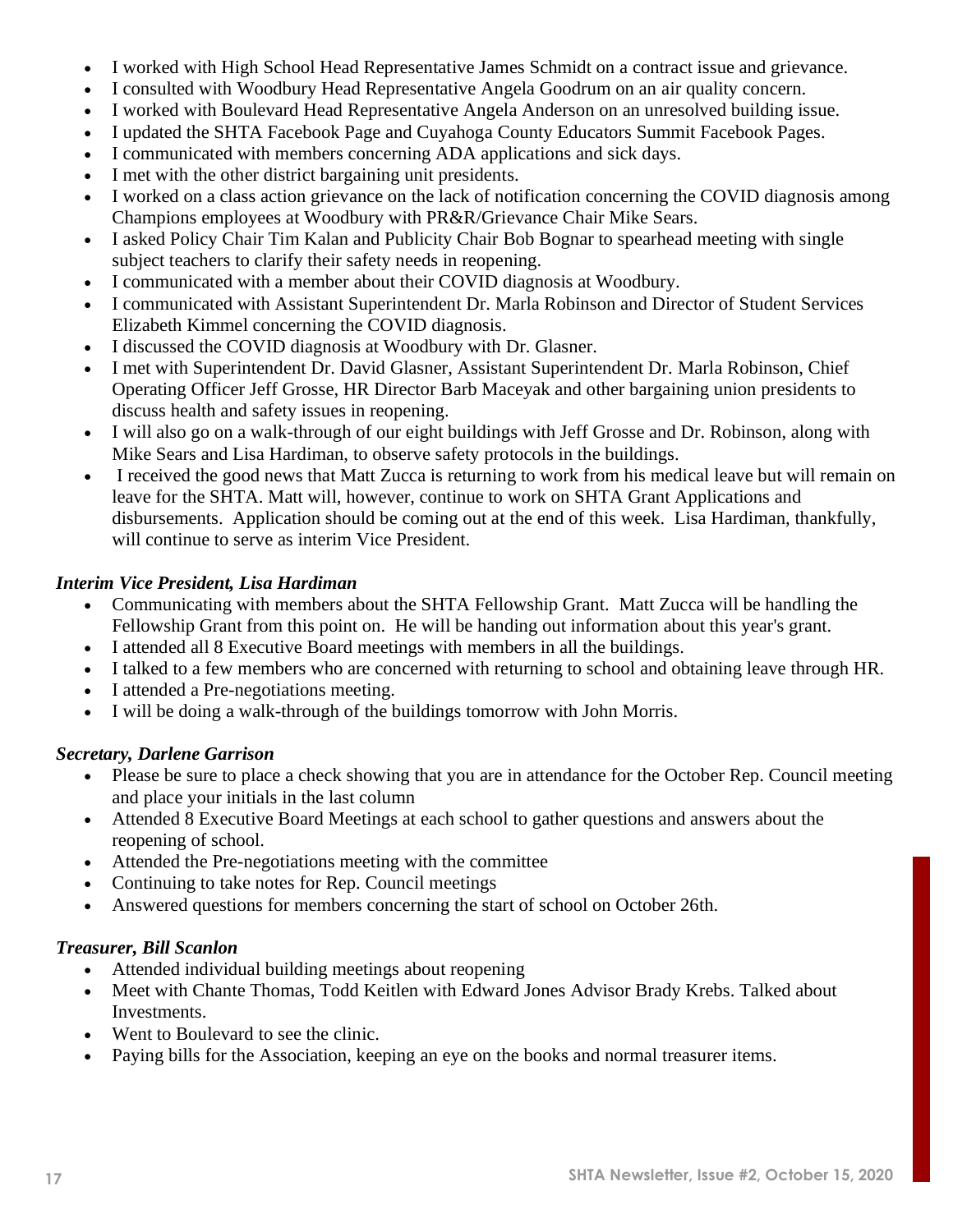#### **Executive Board Reports**

#### *Past President, Becky Thomas*

- Attended the Board of Education September Work Session meeting.
- Attended the Finance and Audit meeting.
- Will attend the Board of Education meeting tomorrow Regular Meeting

#### *Teacher Education, Lisa Hardiman*

- Process of gathering information contractual and important dates for new members.
- Communicating with Becky and Chante, thank you for your help. Finding information about new teachers who may or may not be temporary to possibly join SHTA.

#### *Membership/Elections, Chante Thomas*

- I attended all reopening meetings
- Attended the investment meeting with Bill Scanlon and Todd Keitlen
- Collecting dues, recording them and passing them on to Bill
- Payroll deduction started on October 01st.
- Send new members my way so that I can share a form with them to join SHTA
- Thank you for looking at the membership rosters and giving me your input.

#### *Policy, Tim Kalan*

• No Report

#### *Public Relations, Bob Bognar*

- Put together the Merit Scholarship Advertisement in Shaker Life Magazine.
- I have distributed all the masks to give out to our members.
	- $\circ$  In your bag, there should be enough masks for each member along with 5 filters.
	- o Any extras, please send back to me at Woodbury.
- Attended all 8 meetings at the different buildings.
- Working on an editorial.
- Met with single-subject teachers at the K-4 buildings.

#### *Equity, Diversity and Inclusion, Angela Goodrum*

- Opportunity to participate in a *Jack and Jill* panel discussion for Shaker Heights Teachers' Union and it was awesome.
- It was enlightening to speak with children from Chicago to Brooklyn. There was one of our own in attendance.
- Nice to be able to represent such a great organization such as ours.

#### *Legislative, Dave Klapholz*

- *Vote.* One consequence of the electoral college is that you are one of the relatively small group of voters that could actually influence the presidential election. A vote from an Ohioan is 1000 times more likely to decide this election than a vote from Wyoming or Massachusetts. If you want to affect the legislation that affects schools, then *vote*.
- EdWeek has a nice [feature](https://www.edweek.org/ew/projects/education2020/?intc=main-topnav) on the Presidential election: you can read the views of both candidates on many issues in education.
- The National Education Association has broken down the issues that are especially important to teachers. Their [page](https://educationvotes.nea.org/) breaks things down by issues, by candidates, and more.
- The American Federation of Teachers is **pressing OSHA** (The Occupational Safety and Health Administration) to more enforce standards that could protect teachers at work.
- ChalkBeat is [reporting](https://www.chalkbeat.org/2020/10/1/21497795/teaching-in-person-and-virtual-students-at-once-is-an-instructional-nightmare-some-educators-say) on the difficulty teachers are having teaching in-person and remote students at the same time.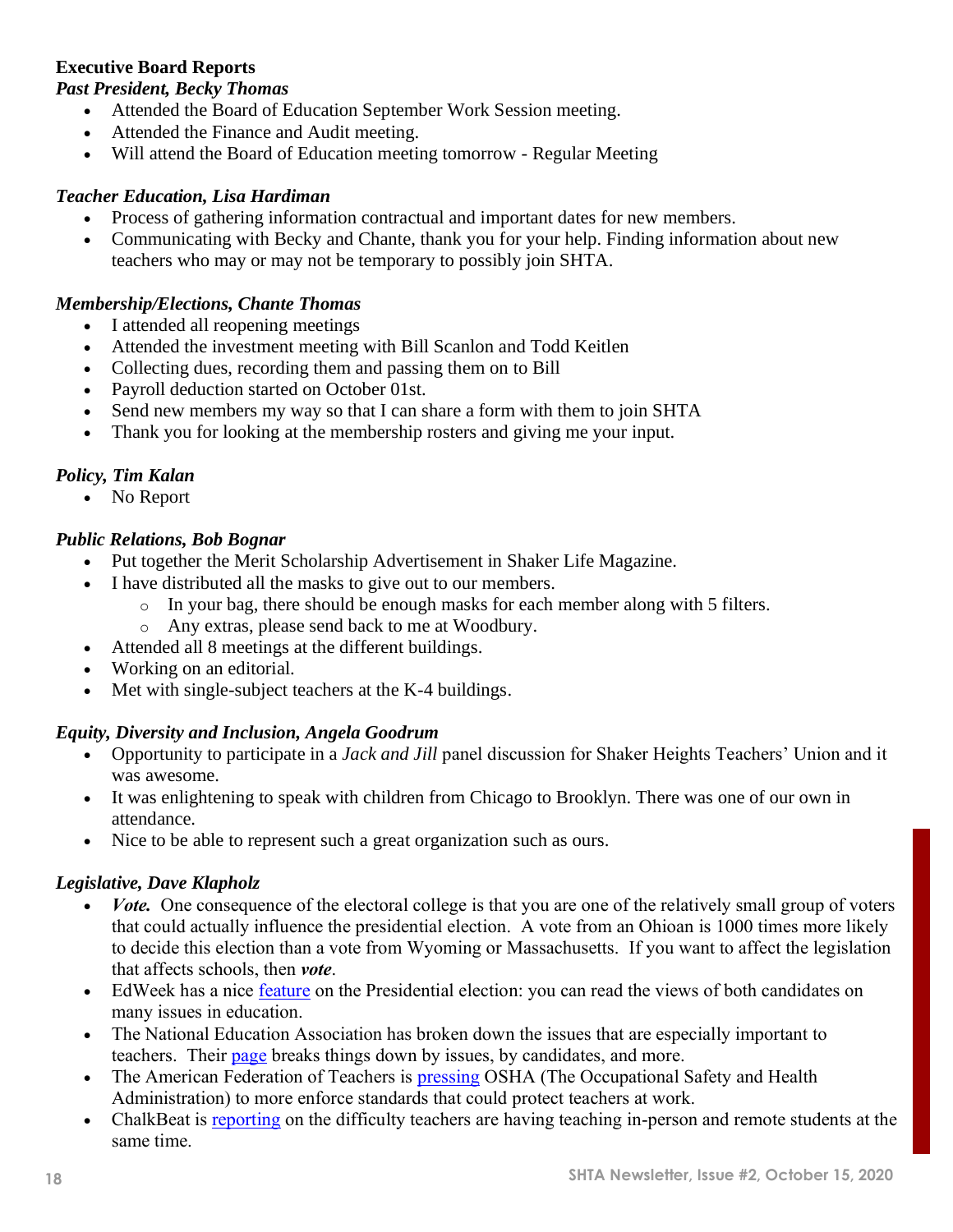• If you have ideas about where I should get the latest legislative news, please let me know.

#### *Support Teachers, Peg Rimedio*

- Worked on a contract issue and communicated with a Support Teacher who was told that she was not approved for a computer. She did get it,
- Reminder that Support Teachers are not tutors. That label disappeared 5 years ago.
- Skills teachers are often asked to sub in classes. Please keep careful records when that happens.

#### *Publications, Andrew Glasier*

- Emailed membership multiple times
- Updated email lists
- Updated Facebook & Twitter
- Updated SHTAweb.org
- Have gone to many of buildings meetings
- Editorial from Bob Bognar
- Looking for Pictures of Classrooms out of Cuyahoga County Board of Health violations. Please email to [glasier\\_a@shaker.org](mailto:glasier_a@shaker.org) & [Schmidt\\_j@shaker.org](mailto:Schmidt_j@shaker.org)
- Blurb due October 13th

#### *Social, Selena Brown*

- Attended Executive Board sessions at the different schools.
- Trying to support teachers as we enter back into in-person learning.

#### *Legal Aid, Cathy Grieshop*

- I attended the executive board meetings with the buildings.
- I met with Bill Scanlon and Paula Klausner to look at the Boulevard Nurse's office.

#### *PAC, Cathy Grieshop*

• Updated FB Page

#### *Professional Rights and Responsibilities, Mike Sears*

• Helped members with questions about ADA accommodations requests, FFCRA options, maternity leave, working remotely, plans for substitutes, Cuyahoga County Board of Health guidelines, personal protective equipment, and health and safety protocols.

#### *Evaluation, Lena Paskewitz*

- All staff should be hearing about OTES in the next couple of weeks from the building administrator or evaluation committee representative. They will talk about what OTES will look like this year.
- We will not have Student Growth Measures this year.
- Staying with 1.0 and Professional Growth Plans should be completed and uploaded to eTPES by the end of October.
- Shout out to Barb Maceyak, she has been collaborative with me and the committee. Thank you, Barb.

#### *Special Education, Tito Vazquez*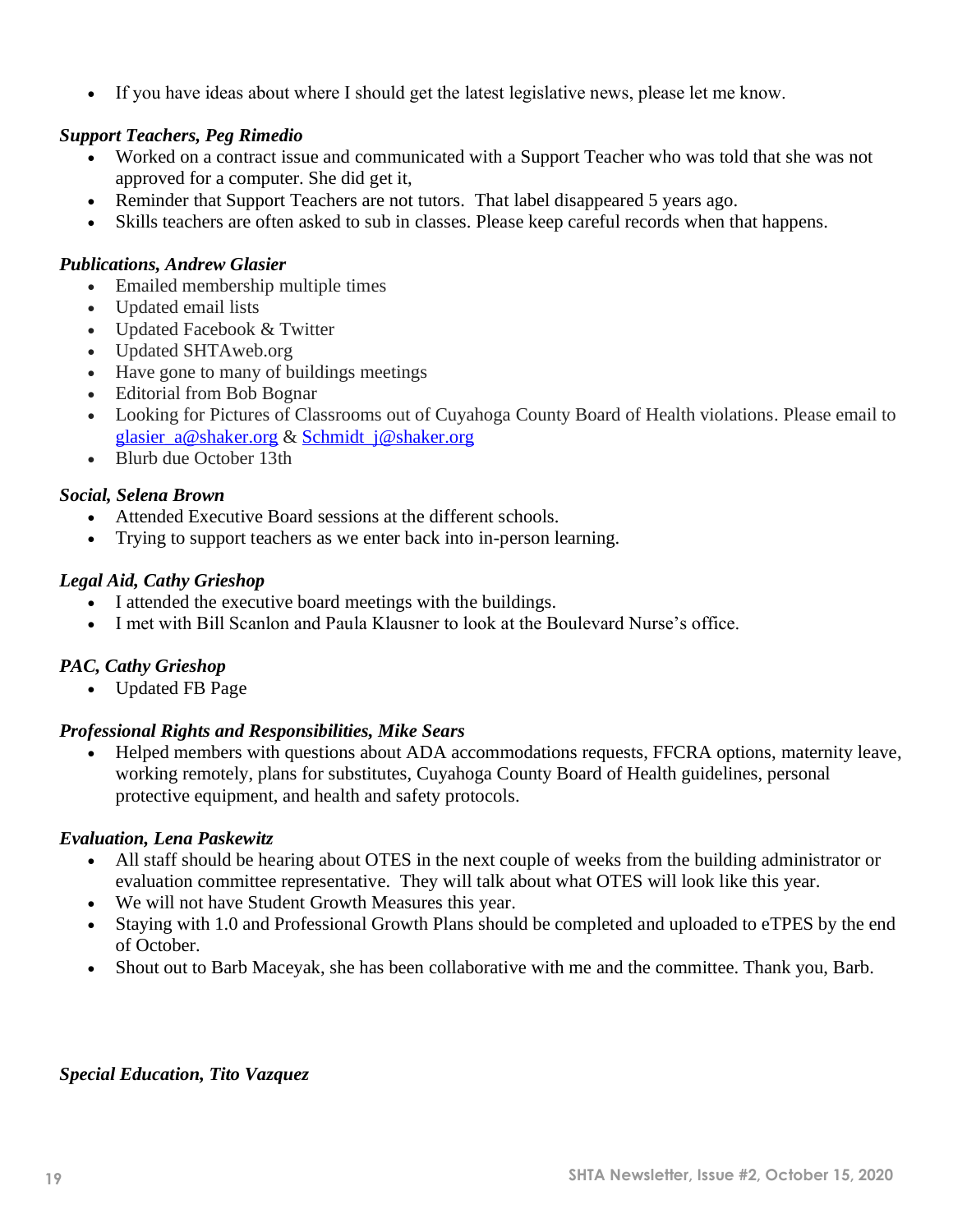- Various meetings with Director of Exceptional Children, Elizabeth Kimmel on concerns with Exceptional Students returning for face-to face instruction at Shaker Middle School and Shaker High School.
- Collaborated with Shaker Heights High School assistant principal, concerning efforts to streamline special education forms and information into one site, one folder.
- Communicated with SHTA President, John Morris on district wide concerns dealing with exceptional children.
- Participated in interviews for intervention specialists throughout the district.
- Attended Executive Board Meeting at the High School.
- Participated in meeting with Lomond administration, district administration, SHTA member and Eileen Sweeney about return of students in the behavior unit at Lomond.
- Participated in interviews for new parent advocate.
- Participated in meetings to discuss the increase of current students in schools Tuesdays and Thursdays.

#### *Occupational Health and Safety, James Schmidt*

- I continue to monitor the CDC and CCBH websites for guidance and recommendations for schools.
- I received a copy of the District's HVAC report from Heapy and continue to review it for recommendations. We would like to know if the improvements in filtration for existing systems and the HEPA Room Air purifiers that Mr. Grosse spoke about during the Finance and Audit Committee Meeting on 10/8 will be in place prior to teachers returning to the building?
- I have been reading the ASHRAE (American Society of Heating, Refrigerating and Air-Conditioning Engineers) guidance on HVAC information for schools, including guidance on nurses' clinics and general HVAC filtration guidelines.
- I am hopeful that our administration continues to meet the expectation from our superintendent's email on September 16th that our return to in person instruction "plan matches the recently released Reopening Framework from the Cuyahoga County Board of Health." The 6 main bullet points from this plan at Level 2 are:
	- o Cohorting into the smallest number of students and staff that is feasible, alternating schedules, and staggered schedules are applied rigorously
	- o No mixing of groups of students and teachers throughout/across school days
	- o Students and teachers do not share objects
	- o Students, teachers, and staff follow all steps to protect themselves and others at all times including proper use of facial coverings, social distancing, and hand hygiene
	- o Aggressive (meaning between uses) cleaning and disinfection of frequently touched areas based on CDC recommendations
	- o All of these items should be strictly implemented
- I continue to remind teachers that we have language in our contract designed to protect us from unsafe work conditions. A reminder that Section 18.11 Occupational Safety and Health states:

a. The parties desire to deal with safety and health complaints internally to attempt to correct any alleged problems. Where either the SHTA or any bargaining unit member has a safety or health complaint, the administration must be notified of the complaint. If after three (3) business days, the complaint has not been satisfactorily addressed, a complaint may be filed with the Ohio Department of Industrial Relations under Chapter 4167.

b. Before exercising the right to refuse to work under Section 4167.06 of the Revised Code because of a condition which the employee, acting in good faith, reasonably believes presents an imminent danger of death or serious harm to the employee, the Association and/or the bargaining unit member will immediately notify his/her supervisor of the condition. The employee may be temporarily reassigned while the condition is being investigated and/or corrected.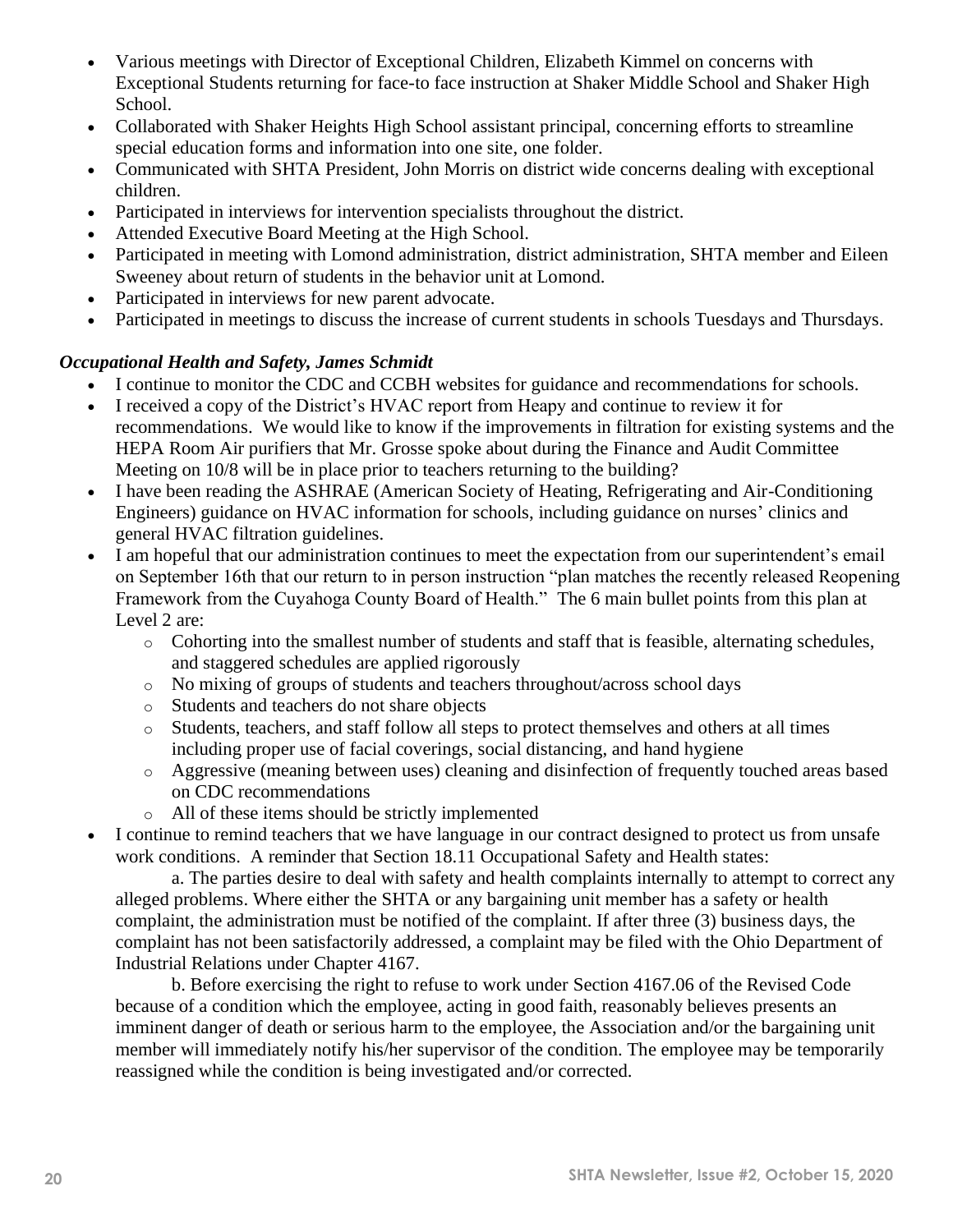This means that if your classroom or working conditions present a hazardous or dangerous condition, that you believe, in good faith, will present "imminent danger of death or serious harm to" you, you must notify your supervisor and give them a chance to remedy the situation or reassign you to another workspace.

#### *Salary-Tenure, John Morris*

- We have filed SERB paperwork to initiate negotiations on September 30th.
- The district has expressed intent to pursue Interest Based Bargaining (IBB) facilitated by the Federal Conciliation and Mediation Service (FCMS) out of Independence.
- SHTA and the district have agreed on a facilitator.
- We are waiting to confirm a meeting time this month.

#### **Building Representative Reports**

#### *Boulevard, Angela Anderson*

- Principal has been very helpful in meeting with me to facilitate any concerns before bringing them to the **SHTA**
- District concern whether they can provide us with a live meeting with regards to safety protocol for staff and teachers. Like the webinar they did today for the concurrent teaching.
- Teachers are overwhelmed with the feeling that they don't have enough time to plan for the reopening of school. Two days is not enough time.

#### *Fernway, Victoria Goldfarb*

- Set-up meeting for Fernway and SHTA Executive Board to discuss concerns about the reopening of school.
- I have been in close communication with our building administrator. We have been working collaboratively together solving concerns and issues for Fernway. Principal Chris Hayward has been very supportive and helpful throughout this process.

#### *Lomond, Donita Al Amin*

- Principal George Clark has also been very helpful, they have been working tirelessly, he and assistant principal Tina McCauley to try to address concerns brought up by our members.
- We held a meeting regarding member concerns and shared questions & concerns with building administrators.
- Meeting scheduled today for clarification.

#### *Mercer, Nicole Cicconetti*

- Set-up meeting for Mercer with Executive Board.
- Met with principal Mr. Florence today to discuss answers to the document from our staff.
- I received the document before the meeting and he asked me to review the document to see if I had any other questions.
- Had questions from members and Mr. Florence was able to clarify those with solid answers for our staff.
- He has been consistent with communication and has open office hours for teachers if they need to discuss anything with him.

#### *Onaway, Paula Klausner*

- Helped organize Executive Board meeting with our staff and it was very helpful.
- I have dealt with a few member's issues, HR issues and one issue stating that the masks provided did not fit his head.
- I went with SHTA Treasurer Bill Scanlon to Boulevard to look at the clinic.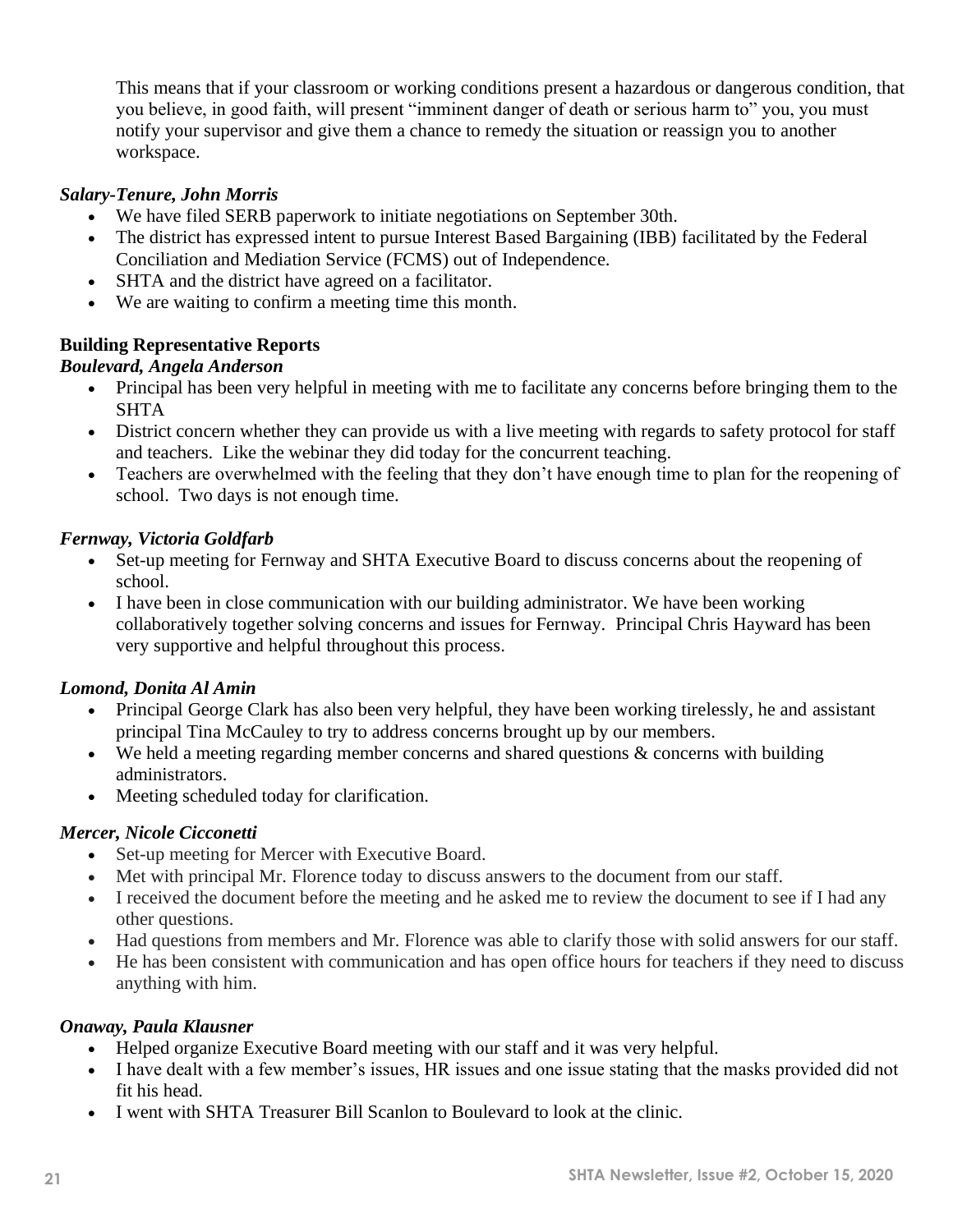- Communication with SHTA OSHA Committee Chairperson James Schmidt about Occupational Health and Safety issues.
- Meeting regularly with nurses to create guidelines for people to feel safer in the schools
- District has not made a nursing clinic that is usable at Onaway.

#### *Woodbury, Angela Goodrum*

- Chatting with principal Tiffany Joseph and she is a trooper. There have been a lot of questions about movement and disregard of central office caring enough about their staff. She has been sharing information with administrators and central office.
- She has been addressing major concerns including air flow. She spoke with Mr. Grosse about the windows not opening and they have some form of ventilation like air purifiers. She is still waiting to hear back.
- Meeting with Ms. Joseph tomorrow to go over the questions that were submitted to her.
- Working through the questions: one of the biggest concerns was children eating in the classrooms.
- She is trying to be supportive with the concurrent teaching, she has been open trying to do what she can. I give her kudos because she is handling a lot of concerns and issues.
- Looking into cleaning the building after the positive COVID-19 case.

#### *Middle School, John Koppitch*

- Facilitated a building SHTA meeting with members and exec board, collected questions and concerns that John Morris answered.
- Represented a member regarding a class scheduling issue.
- Met with principal Ms. Miata Hunter twice regarding staff concerns about re-opening, proposed a counter plan with only (2) teacher moves.
- Mike Sears and myself met with Ms. Hunter on the possibility of filing a level one grievance about the Friday schedule change.
- Still many questions remain unanswered; location of teachers to work when not in classrooms? Teachers having (7) moves throughout the day. What are the specific protocols when there is a positive case after we are in session?
- Mike Sears and Erika P. represented two members in fact-finding interviews called by Administrator.

#### *High School, James Schmidt*

- I continue to meet weekly with principal Mr. Eric Juli to collaboratively resolve issues in the High School.
- I would like to thank Mr. Juli for continuing to advocate for teacher and student safety as we continue to teach remotely and to plan for our hybrid instruction. We know this is not an easy task, and he has shown that he is committed to providing us with a safe environment in which our students can learn and we can teach.
- We held a meeting with our staff and our Executive Board on Thursday 10/8 and provided the Executive Board with as much information as we had available.
- We have a grievance that we are hoping to resolve in the very near future. We had a very productive meeting today and need some guidance and clarification from our K-4 team before we know if we will be able to resolve it.
- I provided him with the Cuyahoga County Board of Health guidelines that our return to in person instruction plan will "match" according to Dr. Glasner's email of September 16th.
- I asked the following questions during our last meeting:
	- Under 18.11(b) of our contract, we are to notify our supervisor if a workplace condition exists that an employee, acting in good faith, reasonably believes presents an imminent danger of death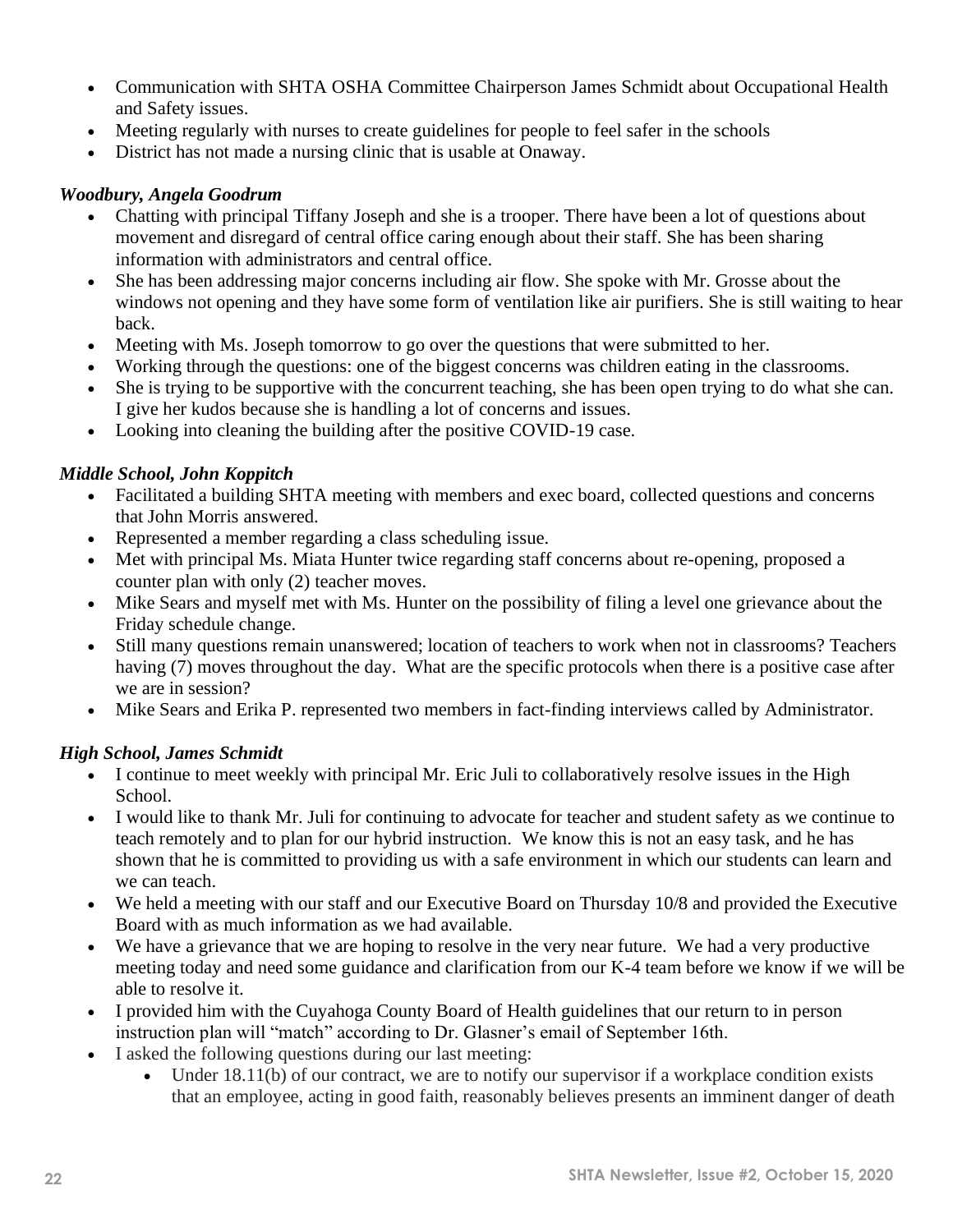or serious harm to the employee. How would you like us to notify you that such a condition exists?

- How should we notify you that the CCBH guidelines are not being followed and a condition exists that an employee, acting in good faith, reasonably believes presents an imminent danger of death or serious harm to the employee. How would you like us to notify you that such a condition exists?
- If CDC guidance is released that we are not following and a condition exists that an employee, acting in good faith, reasonably believes presents an imminent danger of death or serious harm to the employee. How would you like us to notify you that such a condition exists?
- Mr. Juli said that if it is a condition that we can resolve before students return, we should email him so that he and our maintenance staff can address the issue. It is an emergency, we can text him and he will try to solve it immediately.

#### *Old Business*

• None

#### *New Business*

• None

#### *Good of the Order*

• None

Motion to adjourn the meeting made by Darlene Garrison, seconded by James Schmidt. Meeting adjourned at 6:10PM

#### *Respectfully submitted, Darlene Garrison, Secretary*

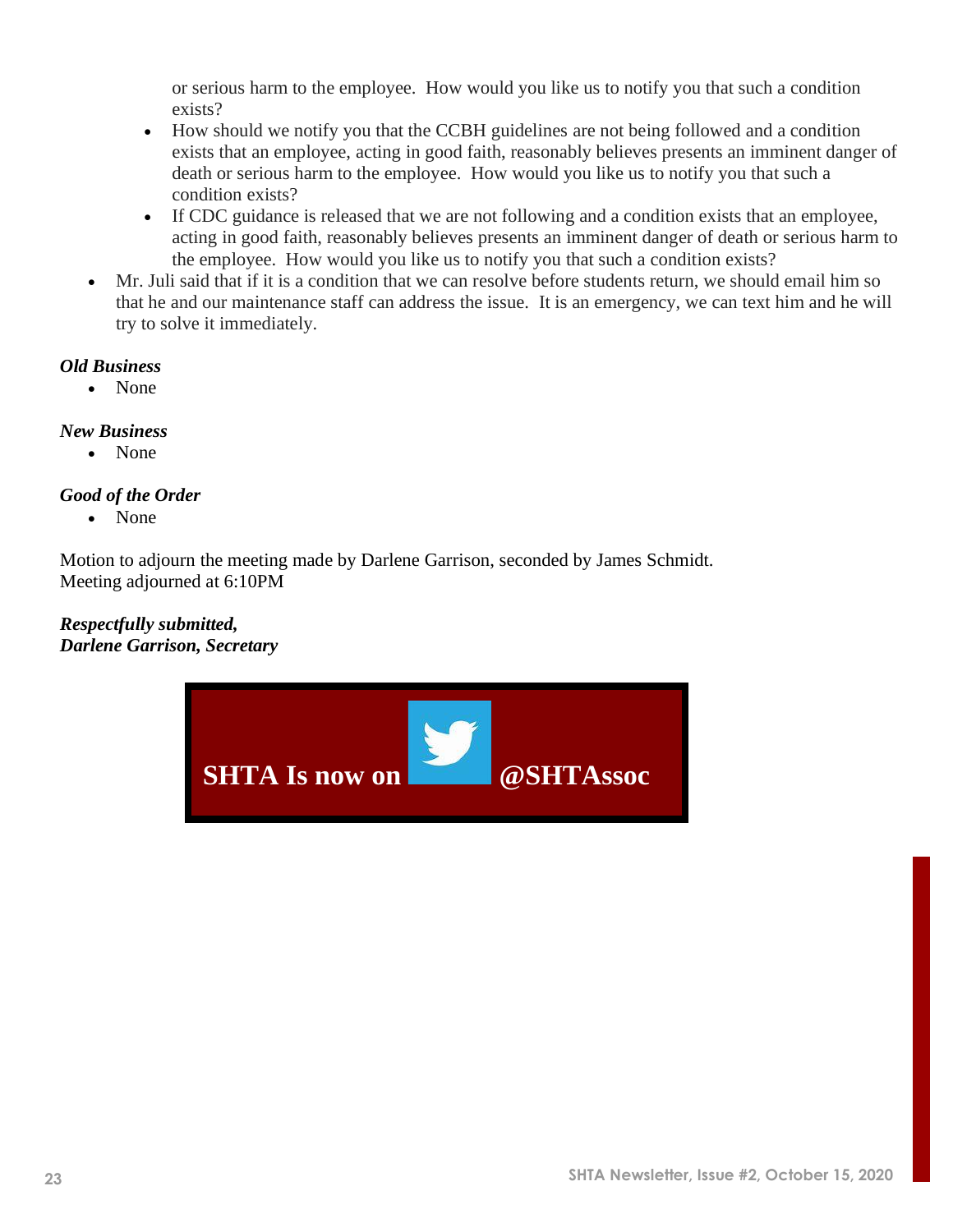# **SOLIDARITY**

*This newsletter is a publication of the Shaker Heights Teachers' Association, an independent organization of professional educators in the Shaker Heights City School District. Signed editorials represent the opinion of the author(s) and may or may not reflect the thinking of other officers or members of the Shaker Heights Teachers' Association. Members and friends of the Association are invited and encouraged to express their opinions or share information via this newsletter.*

I want to call each member to act with solidarity in our commitment to health and safety. These are unprecedented times and our actions affect everyone in our buildings. We all share the commitment to our students' education, but more than that, we must ensure their safety during this pandemic and after. As of the writing of this editorial, we have received little in the way of concrete information regarding our health and safety. What we have heard has been drawn from other organizations' recommendations. What these recommendations look like in Shaker Heights City schools has yet to be seen. Because of this, it is each individual's duty to protect their own health and thereby protect the health of their students and colleagues. Our working environment is our students' learning environment; we must keep it safe. This must be our first priority.

As much as you may know about your colleagues and your students, you don't know who is most at risk. We have hundreds of members and thousands of students and each of them has a backstory. Some of them have sick family members, who they help care for. Some children are raised and provided for by elderly parents or grandparents. The only way to protect these individuals is to prioritize our own health and our own decorum during these coming days. To educate children without thinking of their safety is to negate their future. A child who grows up without a caregiver is further impoverished. But a child who brings home the disease that aids in the death of their caregiver is forever scarred. We must act with the interests of the weakest of us in every moment of every day.

Over the past several weeks we have interpreted our curriculums and taught them in unprecedented ways. We have reached out to families and helped children bridge the technological gap that resides within our community. We have done amazing work and we should be proud. It hasn't been ideal, but it has been incredible. Now we are being asked to put ourselves and our students at risk, to educate in an environment that is more challenging than the one we find ourselves in now. The level of stress and anxiety people will be feeling in this in-person/online environment is going to be titanic. This anxiety is going to put people more at risk for contracting the virus. Therefore, in everything that we do we must prioritize our health, the health of our colleagues, and the health of our students and families. This means that our instruction, for the first time in Shaker history, is not our priority. I say this with every reservation but I know that it is true. If our colleagues are not there to reach the children next year because of a failure in our protocols of safety, we failed the students. If a child brings home Covid-19 and sickens a relative; that child will endure strain and anxiety no child should have to face. None of us want that responsibility on our conscience. We should not tarnish a young person with such a weighty scar, as having responsibility for sickening a family member. A safer environment exists. We could continue teaching from home and ensure that Shaker schools are not responsible for such terrible outcomes. The district, however, has decided otherwise.

This was to be the year equity was our priority. It is sad to say, but equity has nothing to do with the decision to go back face-to-face during a pandemic. My heart goes out to minority families (Latino and African Americans) who are more susceptible to this virus and its complications. That is not equity. My prayers are with those who are seeking ADA accommodations. Staff members are being denied ADA accommodations and are facing the decision between making a living or die trying. These members are not being permitted to use sick leave, consequently only those who can afford unpaid leave will be able to ensure their safety. That is also not equity.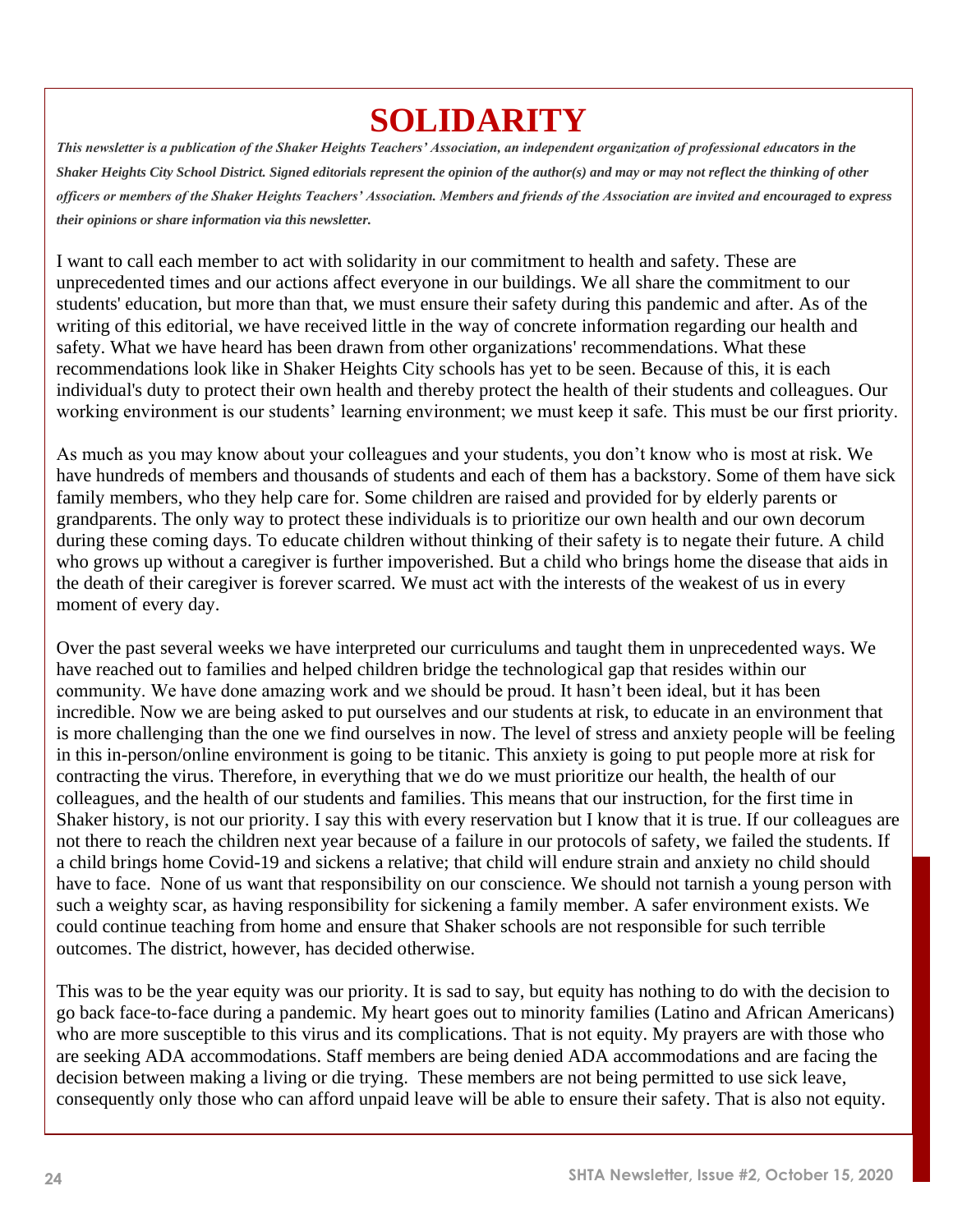I think it's egregious that in a year when we have finally been given the opportunity to address the inequality in our community, the administration provides a flagrant action of inequity as the centerpiece of this school year.

When you wear your mask, you do not wear it for yourself, you wear it for everyone else. When you respect all of the guidelines of the Centers for Disease Control and Prevention (CDC) and the Cuyahoga Board of Health, you are a hero! We must protect our students first, otherwise the education that we provide them is all for not. We may be asked to do incredible things educationally, I know that we will all aspire to provide the highest quality of education possible, but we cannot do that without first prioritizing the health and safety of every teacher, every student and family member.

We are all in this together. While we may teach in separate buildings or in different content areas, we are one big Shaker family. There are members with underlying health concerns who will be forced to teach in person. These individuals requested a safer placement but were denied. Consequently, they must choose between unpaid leave or those who are fortunate to have a substantial sick leave balance, take sick leave until which time it is safe for them to return. Obviously, some of these individuals had no choice other than go to work. We need to keep these individuals safe. They have the highest risk of developing Covid-19 related complications. If the district won't protect them; we must do our best to keep them safe. After all we are family.

Please take great care when choosing to enter the building this year. Teachers often come to work ill. I know that I have done this a great many times. However this year, you could be carrying an unknown killer. Children are often sent to school ill; they too may be bringing an unknown weapon into school. We must be vigilant and take care to make our schools safe. Your absence today could be the action that allows another to continue living. We are not Medical doctors and therefore cannot accurately diagnose Covid-19; I would ask that you err on the side of caution and stay home when you feel ill. We will all get by without you. Please don't risk spreading the virus.

Cuyahoga County has been stable in our Covid-19 cases for a few weeks. This has been in part of school remaining virtual. It has also remained this way because of our actions. I know many of my colleagues have given up many of life's pleasures to keep their families safe. I know there are some individuals who have not been so stringent. We are at the mercy of your choices both in school and in your personal lives. Remember these pleasures are fleeting but bringing the virus to school because of a fleeting pleasure is weakness. Be strong. Demonstrate virtue and strength. We must be models for our students and demonstrate strength and leadership. Otherwise what will they know of these virtues. Weak leadership has led to the immensity of this problem anyway. So often people do what is easy. However, that leads to a sense of entitlement. Please be strong and do what is right.

I'm calling on each of you to support one another. To act with care and safety in everything that you do. If not to protect yourselves then do it to protect your students and your colleagues. This is not something that we can do separately, it is something we must all do, to protect everyone.

We are in this together, regardless of our actions. I ask that you honor the solidarity of the Association and provide the utmost safety and care for each other and your students. I asked this regardless of what we are asked to do by our administration. Health and safety must always come first.

*BOB BOGNAR Woodbury Art Teacher*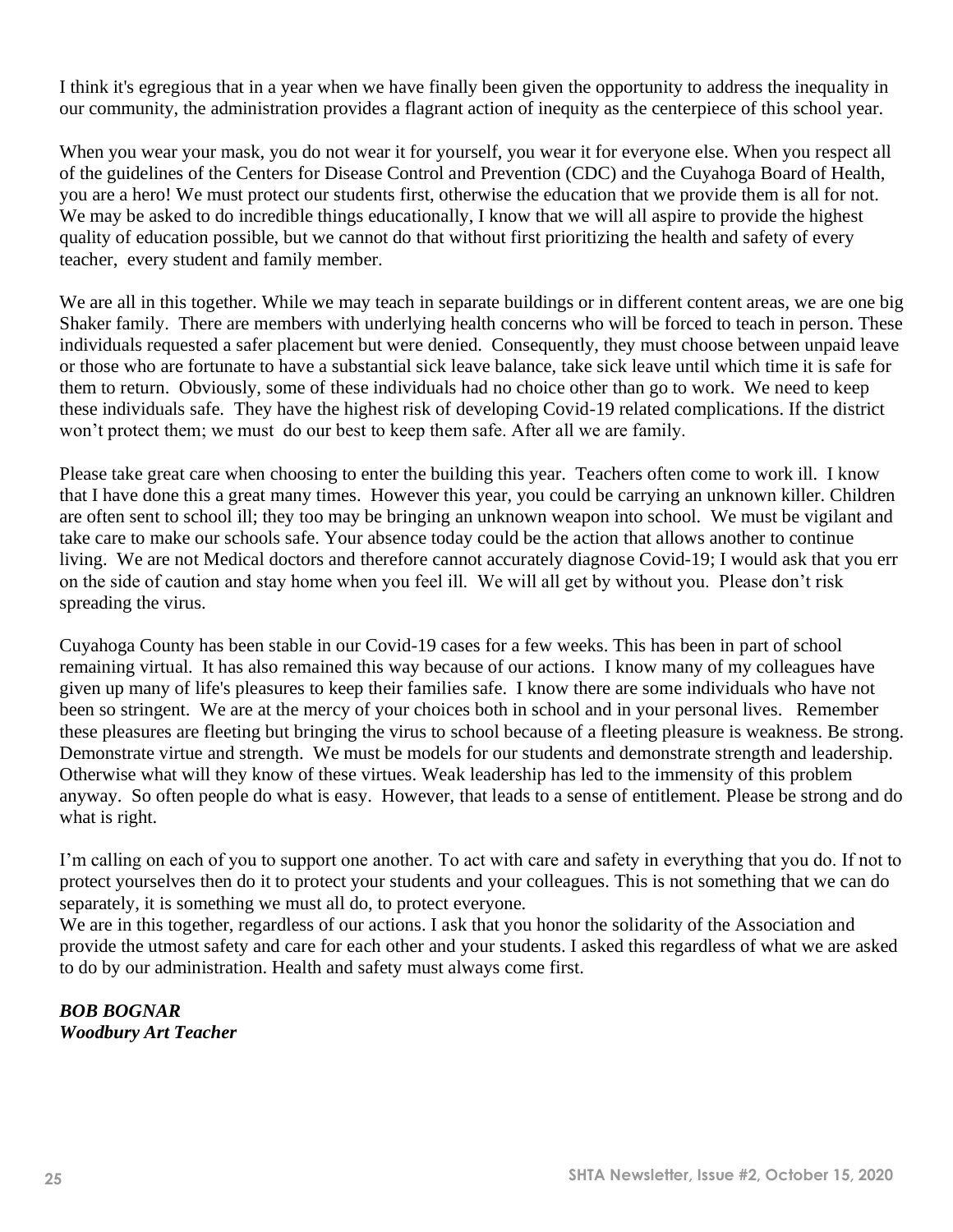# *You Oughta Be in Pictures… or at Least on Video!*

*This newsletter is a publication of the Shaker Heights Teachers' Association, an independent organization of professional educators in the Shaker Heights City School District. Signed editorials represent the opinion of the author(s) and may or may not reflect the thinking of other officers or members of the Shaker Heights Teachers' Association. Members and friends of the Association are invited and encouraged to express their opinions or share information via this newsletter.*

#### The following two paragraphs are from an email I recently sent to parents, guardians, and students.

*There is one other aspect of teaching I am striving to bring to this remote teaching/learning environment. I take great pride and expend much effort taking time to build a classroom community which fosters creativity, community, respect, and independent thought. I want my students to know me and I want to know them. I also want them to develop new relationships with each other. Creating this classroom community in the remote teaching/learning environment has been very challenging. In particular, students' decision to mute their video during class has made the creation of a classroom community almost impossible. Imagine trying to build relationships with your peers when you have never seen or heard them? Imagine a teacher trying to engage students without seeing those visual cues that demonstrate understanding?* 

*I believe students' lack of active video has fostered feelings of loneliness and isolation many have experienced during this pandemic. Rather than retreating into ourselves, we must press ourselves to form human interactions; even if those interactions are through digital means - and this is coming from a Devout Introvert!*

I take umbrage with our administration's decision to allow students to mute their cameras during instruction. I am not referring to this as "policy". I searched Shaker Heights City Schools Board Policies under *Board Docs* and was unable to find this policy in written form. It is not mentioned in the *Shaker Remote Learning Plan* (08- 07-2020).

It is my opinion the administration's rationale for not requiring students to turn on cameras is flawed. As I will demonstrate, the administration's decision has actually created and exacerbated more problems and issues than it solved.

According to the verbal statements from the administration, students are not required to activate their cameras due to a concern for their privacy. (Note the omission of concern for the staff's privacy.) I understand the concern for student's privacy. During our initial transition to remote learning last spring, the concern of privacy was at the top of my list. We, teachers and students, can address privacy concerns via technological and common-sense solutions. First, both Google Meets and Zoom offer a blurred background (GM) or a virtual background (Zoom). We can also teach our students to choose the location they wish to receive remote instruction with their privacy in mind. For example, they may choose a location with a plain wall at their back. Another option is to hang a bed sheet on a wall and sit in front of it. These suggestions are simple, common sense, and accessible to all.

Since the beginning of the 2020-2021 remote school year, I have participated in department, CPT, and buildingwide meetings where the issue of student engagement has been a topic of discussion. Teachers are struggling to make connections with their students. Students are not making connections with their teachers and classmates. It is demoralizing and stressful to conduct class without seeing our students or hearing from them. Some might say, "Your students can participate via chat." At face value, this seems like a simple solution; however, the reality is most of us have tried this and stared at the chat board with longing desperation, hoping the student we are speaking to will respond in the chat. Waiting. Nothing. "Tommy, can you hear me?"